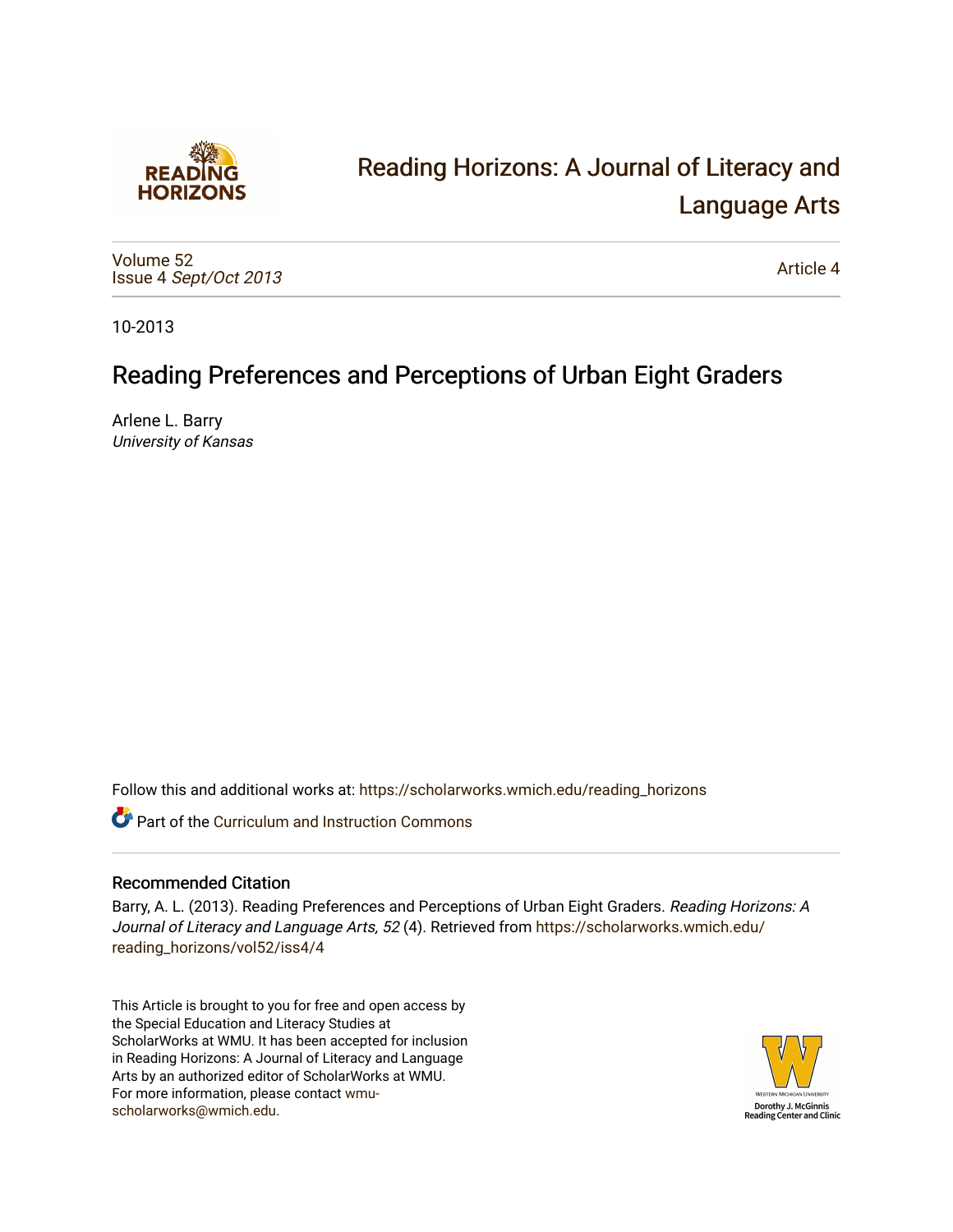

## **Reading Preferences and Perceptions of Urban Eighth Graders**

**Dr. Arlene L. Barry**

#### **Abstract**

In order to identify materials that would encourage urban eighth graders to read, the authors asked students about the importance they placed on reading, about their own reading abilities, and the role of race and genre in their book choice. On the basis of subscale scores from the "Adolescent Motivation to Read Profile Reading Survey" (Pitcher, et. al., 2007) these students, as a whole, placed low value on reading, with females indicating a slightly higher value than males. In contrast, males indicated stronger selfconcepts about their reading abilities than females. As a subgroup, Hispanic males reported the lowest overall average self -concept, or perceived reading strength. Hispanic males and females both reported valuing reading less than any other subgroup. One way to increase reading for all of these students may be to use the yearly award books identified for each of the minority groups involved so that students can see themselves in the books they read. Another approach may be to stock the top choices identified by students via indicators like the "Reading Preferences Checklist" (Fisher, Brozo, Frey, & Ivey, 2011), so that a wide variety of relevant, quality text can entice these reluctant readers. Engagement is critical.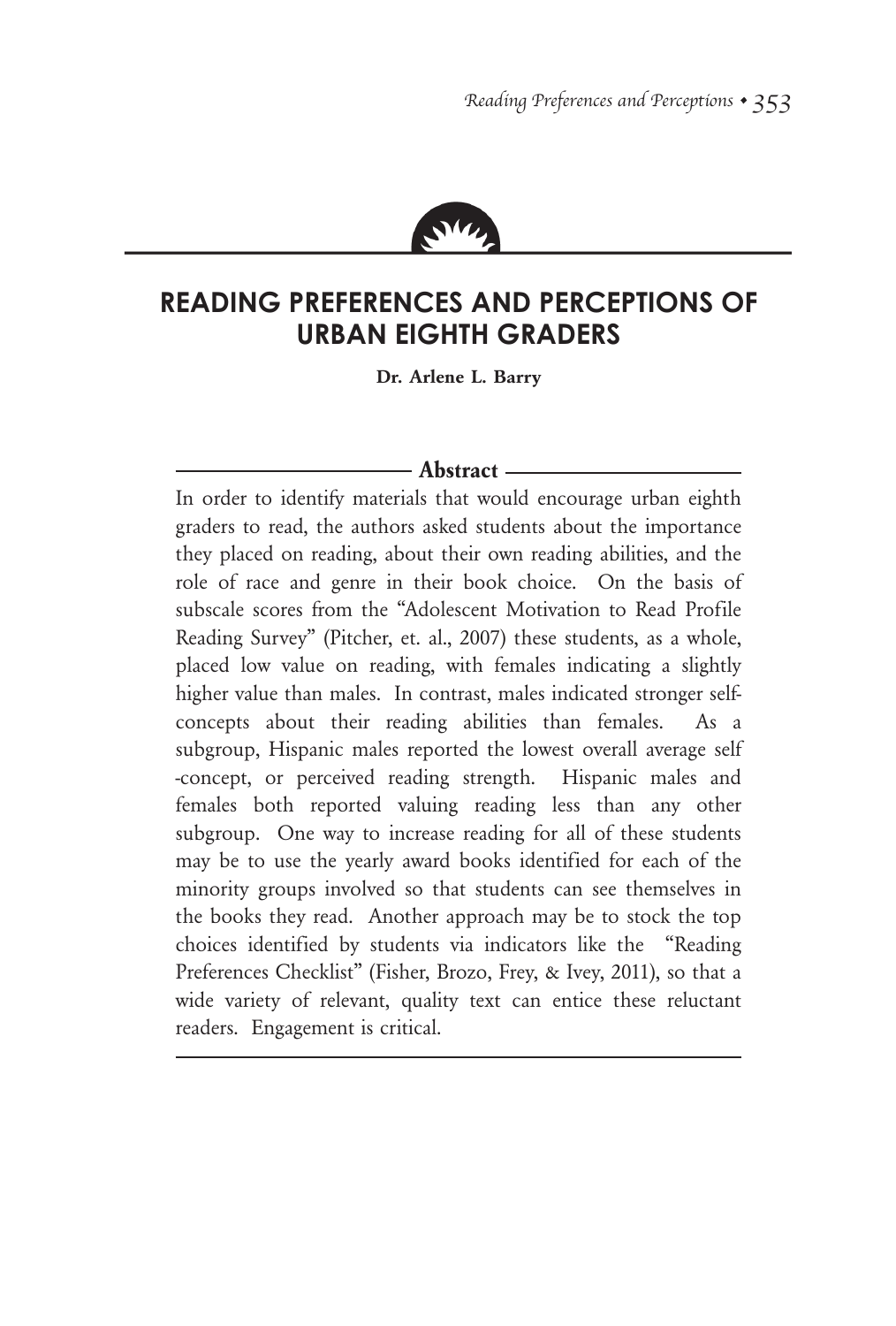#### **Background**

Marisol, a middle-secondary urban educator (pseudonyms are used), stopped by my office at Midwest University with some concerns:

> **Marisol:** My students don't read much. I am sure if they read more, their test scores would be higher. Maybe reading isn't important to them. Are the novels too hard or irrelevant? Many of my kids are non-White, but the characters in their books are generally Caucasian. Do you have any suggestions?

> **Anna:** Have you asked them what they like to read or if they think their books are too difficult? Would they tell you whether or not they connected with the characters in their books?

Of course, asking such questions to 148 eighth graders is no simple task. We brainstormed and decided that a group-administered questionnaire would probably be the most efficient way to start the process of linking these students with reading material. Engagement theory (e.g., Tracey& Morrow, 2006) guided our thinking about the importance of student involvement in classroom literacy. We tried to operationalize student involvement by asking them about their reading preferences, values and self-concepts. We articulated our questions so we could find a tool to guide us to some answers. Our questions were: a). Do students see themselves as capable of doing the reading they are asked to do? b). At this point in their lives, do these students believe reading is important? c). How does the race or ethnicity of the characters in books affect their reading? d). What do students say they would like to read?

#### **Procedures**

We began by digging through a variety of reading inventories and interest inventories and decided to both combine and slightly adapt what was available. As our main instrument we used the "Adolescent Motivation to Read Profile Reading Survey" or AMRP developed by Pitcher, et al., (2007) (see Appendix). This is a profile specifically constructed for adolescents. The AMRP includes two sections: the reading survey and a conversational interview. The reading survey is a 20-item, group administered instrument. Items are based on a 4-point scale, with the most positive responses receiving 4 points and the least positive receiving 1 point. The highest total score possible is 80 points. This section provides scores that give the examiner a general idea of a student's "Self-concept as a reader," or perceived reading strength and her "Value of reading," or perceived importance of reading. In order to calculate the Self-concept raw score and Value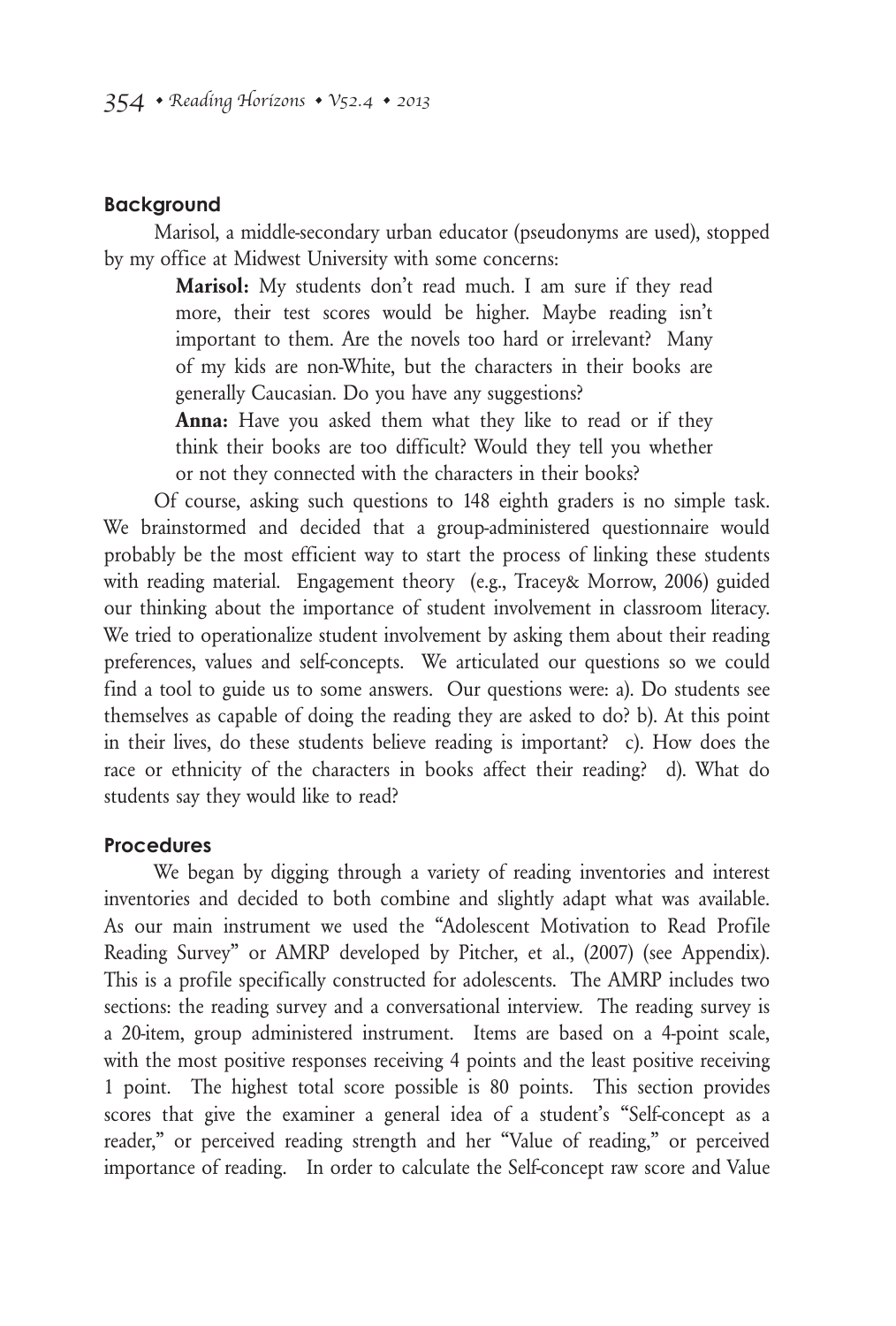raw score, all student responses were added, as directed by the scoring protocol, in the appropriate column. The full survey raw score was obtained by combining the column raw scores. Raw scores were converted to percentage scores, again as directed in the protocol, by dividing the total possible score by either 40 for each subscale or 80 for the full survey for a possible total 100%. The professor in this study calculated all raw scores and percentage scores. Additionally, a School of Education student was hired to do the same in order to check for any errors. Interrater reliability was 99%. These two components, Self-concept and Value, were appropriate for answering our first two questions.

The conversational interview component of the AMRP is individually administered and contains 14 open-ended items. Questions included in this section, while interesting, did not directly align with our queries, so this portion of the survey was not used at this time. Instead, one objective and three openended, constructed response items were added to the AMRP in order to answer our third guiding question. The objective item was inserted as number 21 of the survey instrument. Written in the same manner as the other items, it stated:

I would read more often if I had books about teens that were the same race I am

- read a lot more
- read a little more
- my reading would not change

Item 21 was not included when raw and percentage scores were calculated. Marisol's open-ended questions attempted to get at this same issue more qualitatively and asked:

> 1. How often do you encounter or read books with characters of your race or ethnicity?

> 2. If you do not encounter or read books with characters of your race or ethnicity, how does it make you feel?

> 3. Do you think you would be more likely to read books for pleasure if they were about characters with your racial or ethnic background?

According to Sims Bishop (1982), "successful young adult literature for minorities must engage the reader by its familiarity," (p. 12). Therefore, not only should the reader see herself represented in the protagonist, but also the story should reflect the familiar circumstances of her own life. Guild and Hughes-Hassell (2001) elaborated on these points. They insisted that literature for urban youth should accurately portray the physical context and the social interactions of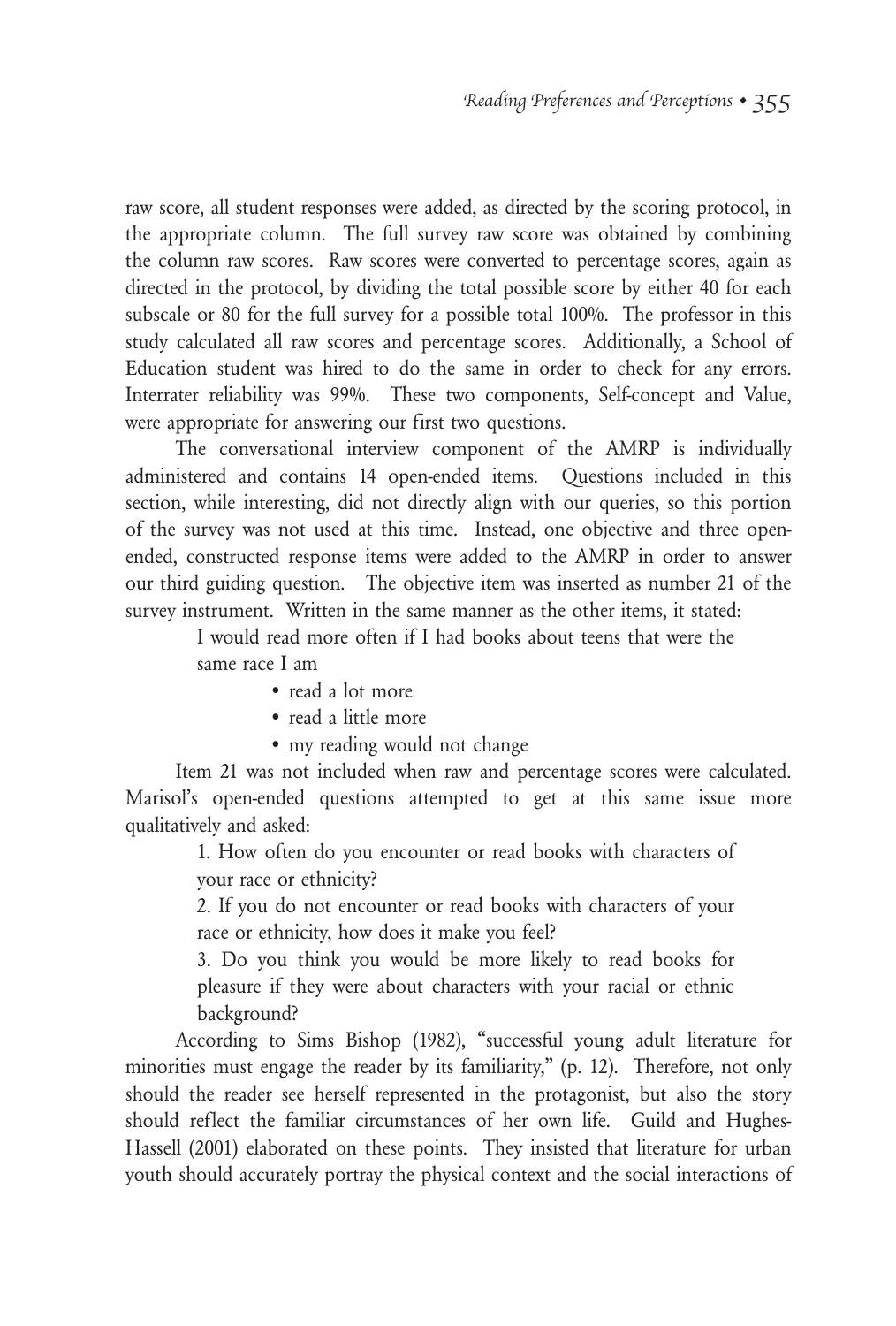their neighborhoods, church organizations and extended kinships. We were curious whether the eighth graders in this study agreed with these researchers.

Also, in part, because authors like Sims Bishop (1982) and Guild and Hughes-Hassell (2001) stressed the importance of realistic fiction for urban minority youth, Marisol wondered if her students would note this genre as a preference. To examine this issue and answer our fourth question, we included the 20-item "Reading Preferences Checklist" (Fisher, Brozo, Frey, & Ivey, 2011) as part of the data collection. Students were directed to "Check the kinds of books you like to read" from a wide range of text types.

Table 1 presents demographic information on the students who participated in this study:

| Race               |                  | Percent of race by gender | <b>Total</b>           |  |
|--------------------|------------------|---------------------------|------------------------|--|
|                    | <b>Male</b> (72) | Female (76)               | Percent by total group |  |
| African American   | $7\%$ (5)        | $12\%$ (9)                | 90/0                   |  |
| Asian American     | $1\%$ (1)        | $1\%$ (1)                 | $1\%$                  |  |
| Caucasian          | 50% (36)         | 39% (30)                  | 45%                    |  |
| Hispanic           | $14\%$ (10)      | $20\%$ (15)               | $17\%$                 |  |
| Native American    | $3\% (2)$        | $1\% (1)$                 | $2\%$                  |  |
| Multi-Racial       | 24% (17)         | 28% (21)                  | 26%                    |  |
| Other ("American") | $.6\%$ (1)       |                           |                        |  |

Table 1: Demographic Information for 148 Eighth Grade Students

The school these students attended was located in the state capitol and has approximately 69% of its students eligible for free or reduced lunch.

#### **Findings**

An examination of individual survey items and AMRP "self concept" and "value" of reading percentage scores allowed the authors to better understand the lens through which Marisol's students viewed reading. We examined responses by gender, by race and as a whole. The study's questions provide the organization for our findings.

#### **Do Students see Themselves as Capable Readers?**

The subscale for a student's perceived reading strength, or "Self –concept as a reader" was based on a combination of 10 items identified by AMRP developers. Survey items that made up this construct, asked the reader to compare his/her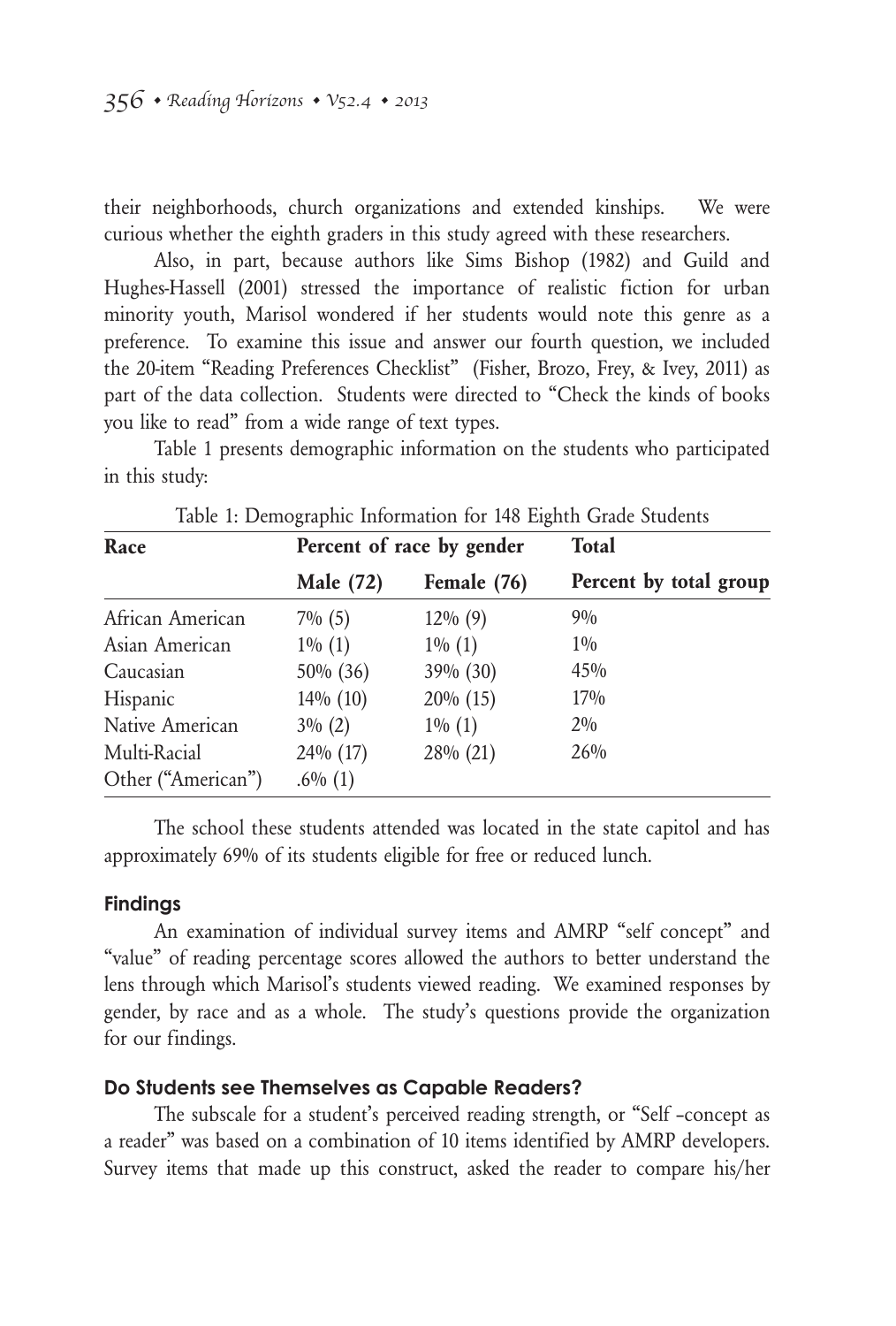reading ability to that of peers, or to self-assess one's ability to figure out new words, read out loud, comprehend and answer questions about text. Included was an item that directly asked students to judge their ability:

I am

- a poor reader
- an OK reader
- a good reader
- a very good reader

Males in this group of eighth graders were slightly more confident about their reading ability than females. On the specific item above, 35% of males and 24% of females rated themselves "very good" readers. Overall, on the Self-concept subscale, the 68 males who completed the survey had an average score of 77%. Females, who completed this survey (N=74), averaged 72% on this subscale. Eighth graders as a whole averaged 75%, which appears to indicate a moderate level of confidence with their reading abilities. Native American males reported reading self-concepts higher (90%) than males in other racial groups, and significantly higher than males in Hispanic groups (65%). However, there were only two Native American males in this group. The largest male subgroup, White males, who numbered 34, indicated the next largest Self-concept in reading, with a confidence average at 82%. In the female groups, multi-racial females reported the highest self-concepts as readers (79%), and African American females the lowest (66%). Tables 2a ad 2b present student averages in percentages of Self-concept for reading, by gender and racial group.

| <b>Female Self-Concept</b> |     | <b>Number of Students</b> |  |
|----------------------------|-----|---------------------------|--|
| Multi-Racial               | 79% | 21                        |  |
| White                      | 76% | 29                        |  |
| Asian                      | 70% |                           |  |
| Hispanic                   | 69% | 15                        |  |
| African American           | 66% | 8                         |  |

Table 2a: Averages of Female Self-Concept for Reading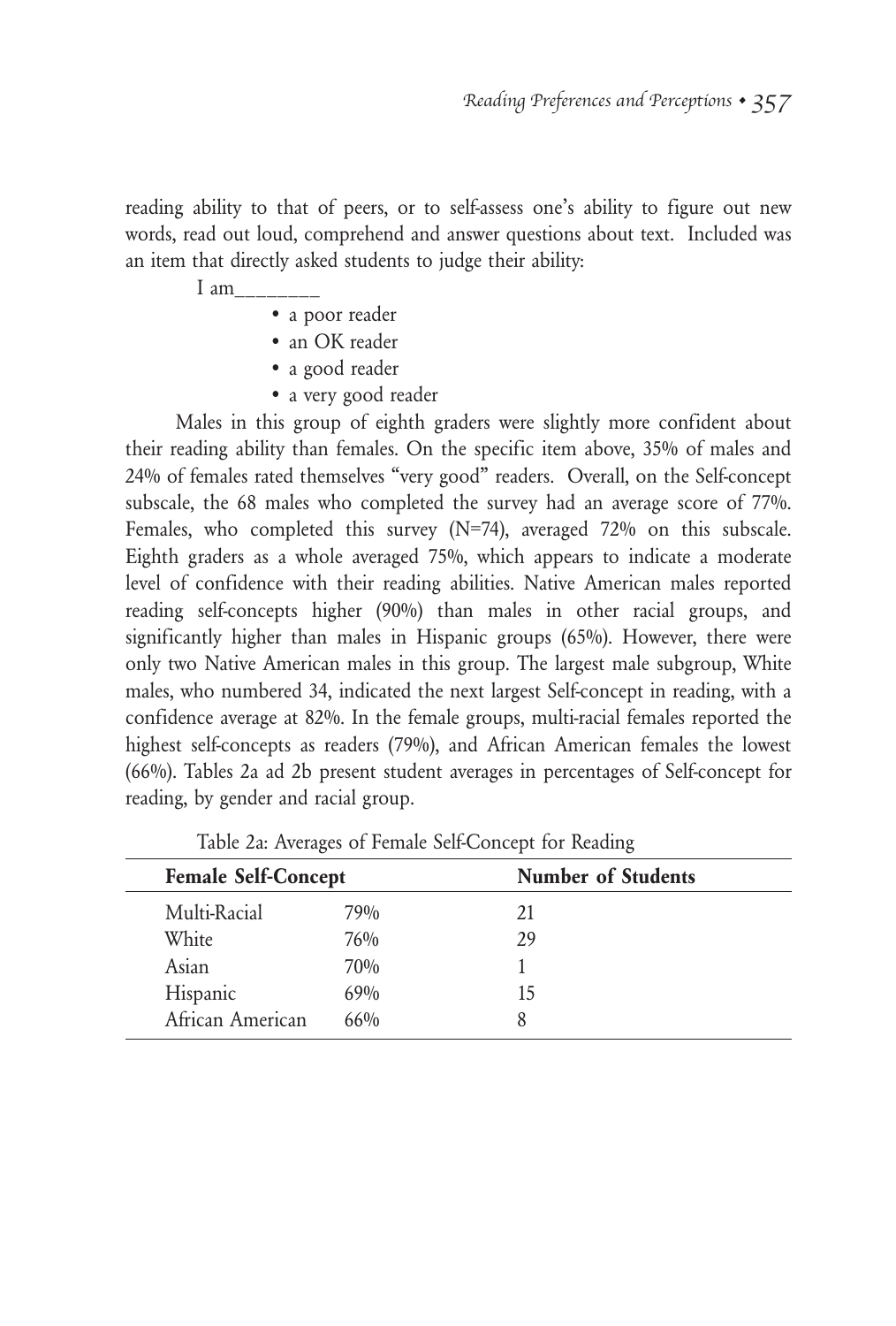| Male Self-Concept  |        | <b>Number of Students</b> |
|--------------------|--------|---------------------------|
| Native American    | $90\%$ |                           |
| White              | 82%    | 34                        |
| African American   | 80%    | 5                         |
| Multi-Racial       | 76%    | 16                        |
| Other ("American") | 68%    |                           |
| Hispanic           | $65\%$ | 10                        |

Table 2b: Averages of Male Self-Concept for Reading

#### **Do Students Believe Reading Is Important?**

Despite the fact that males, overall indicated a higher perceived reading strength than females, males made it clear that they were less interested in reading books. Given the statement, "Reading a book is something I like to do," 57% of males said either "never," or "not very often." These negative inclinations toward books were expressed by 32% of females, a smaller, though still alarming percentage. White females were the only female respondents who emphatically noted, "I don't like reading!" (3/30 or 10%).

According to the 10 survey items that indicate one's "Value of reading," females reported valuing reading a bit more than males. Males averaged 57% and females, 63%, with a combined gender average for these eighth graders of 60%. Survey questions in this category focused on an individual's belief that reading is "fun," that those who read are "interesting" people, good books are shared, libraries are positive places, and one's desire to read and to receive books as gifts. The concept of females valuing reading more than males noted here, aligns with the findings of other researchers (e.g., Pitcher et al., 2007). When asked directly about the importance of reading, 82% of males and 88% of females indicated on that specific item, that "Knowing how to read well" was "important" or "very important." Only 3% of males and 1% of females claimed that knowing how to read well was "not very important."

Examining these values by racial group, Hispanic males reported valuing reading least (49%) and a single male who reported his race as "American," indicated valuing reading the most at, 68%. Among females, multi-racial females reported valuing reading most (71%) and Hispanic females valued reading least (58%). Tables 3a and 3b present student averages in percentages, of Value for reading, by gender and racial group.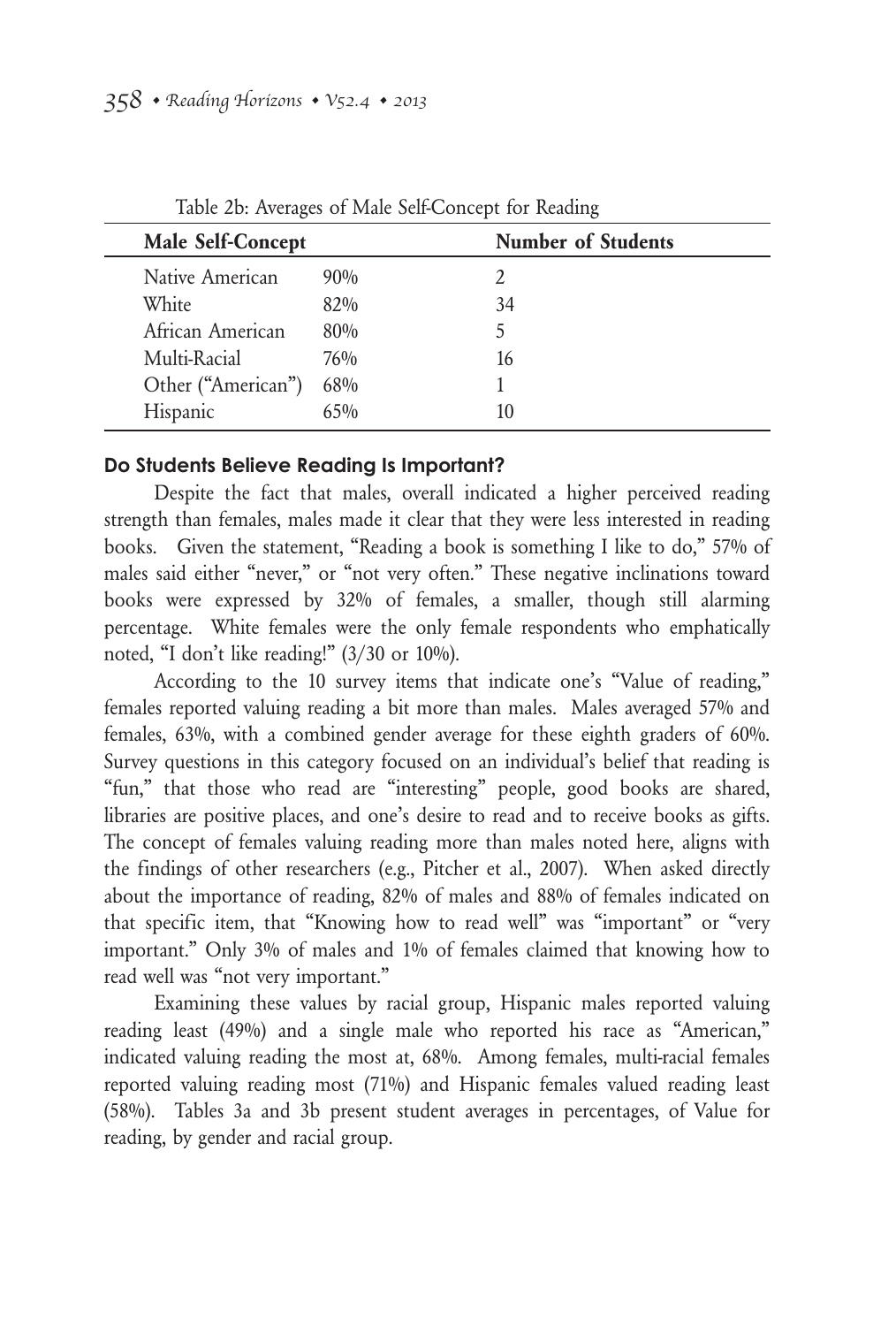| Female           | Value for Reading | <b>Number of Students</b> |
|------------------|-------------------|---------------------------|
| Multi-Racial     | $71\%$            | 21                        |
| White            | $65\%$            | 29                        |
| Asian            | $63\%$            |                           |
| African American | $61\%$            | 8                         |
| Hispanic         | 58%               | ר ו                       |

Table 3a: Averages of Female Value for Reading

Table 3b: Averages of Male Value for Reading

| Value for Reading | <b>Number of Students</b> |
|-------------------|---------------------------|
| 68%               |                           |
| $65\%$            |                           |
| $61\%$            | 34                        |
| 59%               | 5                         |
| $57\%$            | 16                        |
| 190/ <sub>0</sub> | 10                        |
|                   |                           |

#### **How Does Race or Ethnicity of Characters Affect One's Reading?**

On the issue of reading about characters who were the same race or ethnicity as they, (our third question) we noted both confusion and ambivalence among the students. Although children are aware of differences in the race of people by the time they are in preschool (e.g., Perlman, Kankesan, & Zhang, 2010), perhaps those racial lines both blur and become more focused as students age. Their teacher, Marisol elaborated,

> Kids seem to be less aware of race, especially because so many of the kids are of mixed ethnicity at our school rather than Black or White. Even the White students didn't seem to know what the term Caucasian meant, so I think kids are just less focused on identifying themselves with a racial group than perhaps kids have been previously, and it seems to be more of an afterthought for them. Others did not know what ethnicity meant. I also noticed that they hadn't seemed like they had given much thought to the race of characters they read about. Perhaps this would be something they'd do, as they got older and more critical in their thinking. (personal communication, September 20, 2011).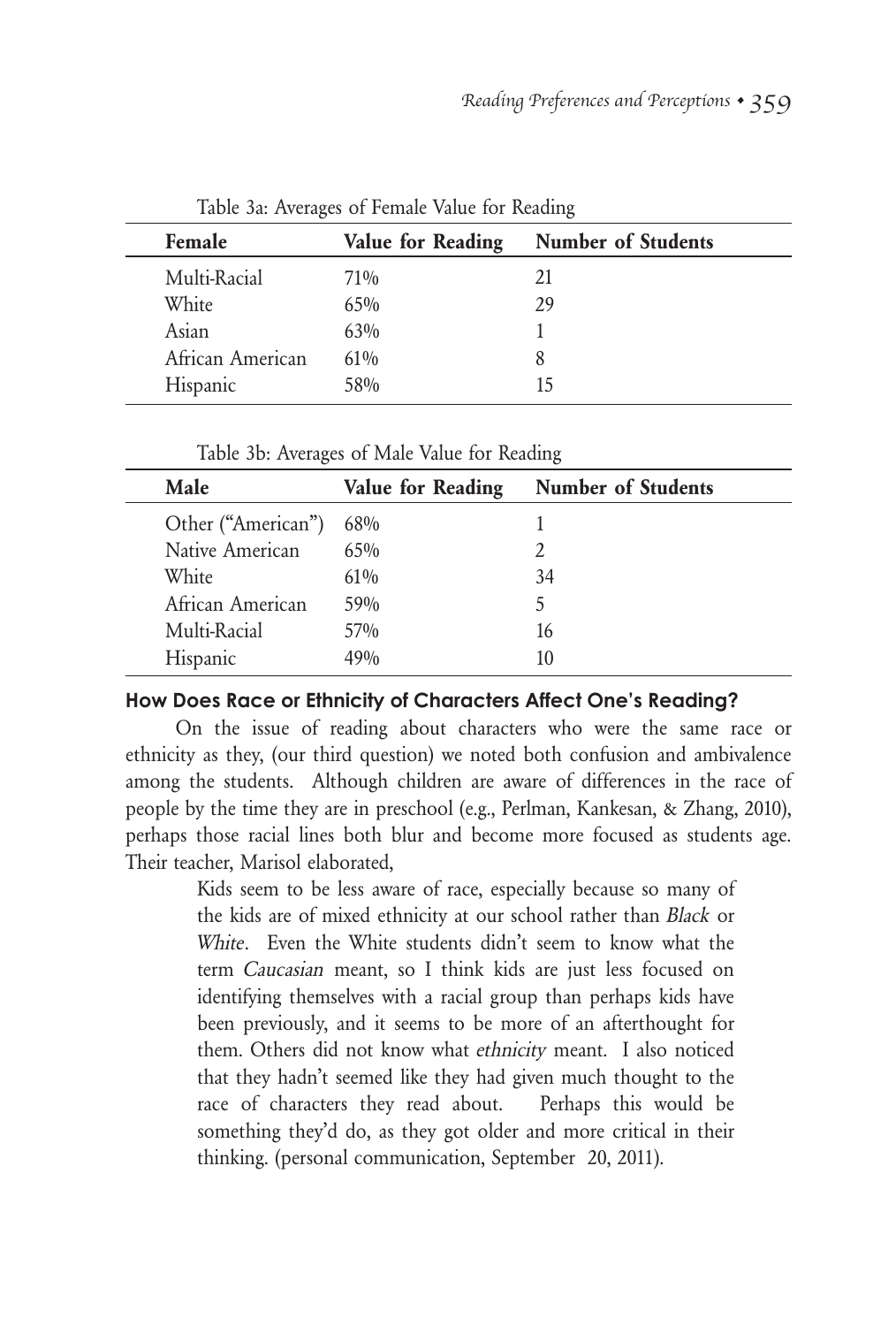After some discussion and explanation for her students regarding racial identities, they responded to the question, "I would read more often if I had books about teens who were the same race as I am" in the following manner:

| Male                        | <b>Females</b>                  |       |
|-----------------------------|---------------------------------|-------|
| Read a lot more             | 13% Read a lot more             | $8\%$ |
| Read a little more          | 16% Read a little more          | 30%   |
| My reading would not change | 71% My reading would not change | 62%   |

If 29% of males and 38% of females would read more, given books with characters with whom they identified, it would be an easy enough fix to give them those books. Additionally, many students noted in their written responses that they wanted some kind of connection with the character, whether it was personality or interests, race or ethnicity, they didn't especially care, they just wanted a connection. Others specifically said they wanted a same-race connection. In the qualitative response section, about half of the multiracial females (10/21 or 48%) took the time to write about their interest in connecting with a character via race. One female said, "I find that I enjoy a book more when I have more in common with the characters" (Katrina, May 13, 2011). Another female noted, "I have never read a book with a Mexican. Mostly they are White. If it has a Mexican there [sic] about gangs" (Maria, May 13, 2011). Several others pointed out that while it "bothered" them not to see characters like themselves in books, "I still like to read all books" (Olivia, may 13, 2011). Of the group of females who identified themselves as "Hispanic," 10/15 or 67% also wrote comments indicating their desire to connect. Evidently frustrated, Marta asked, "Why can't they ever have books relating to me? (May 13, 2011). Corinne said that not seeing herself in the novels "makes me feel like an outcast" (May 13, 2011). Isabel thought that books about individuals like her could provide an opportunity to learn more about her ethnicity. Examining feedback from African American females 7/8 (88%) indicated that they also would read more if they had access to books with more African American characters. Meeshawn said that it is simply "harder to find [stories] about people of my race" (May 13, 2011). When students actually wrote comments rather than checking a box to indicate a response, a greater level of concern was expressed regarding seeing themselves in the books they read.

We found it curious that none of the White respondents noted that they typically do see themselves in the books they read. Examining the races of the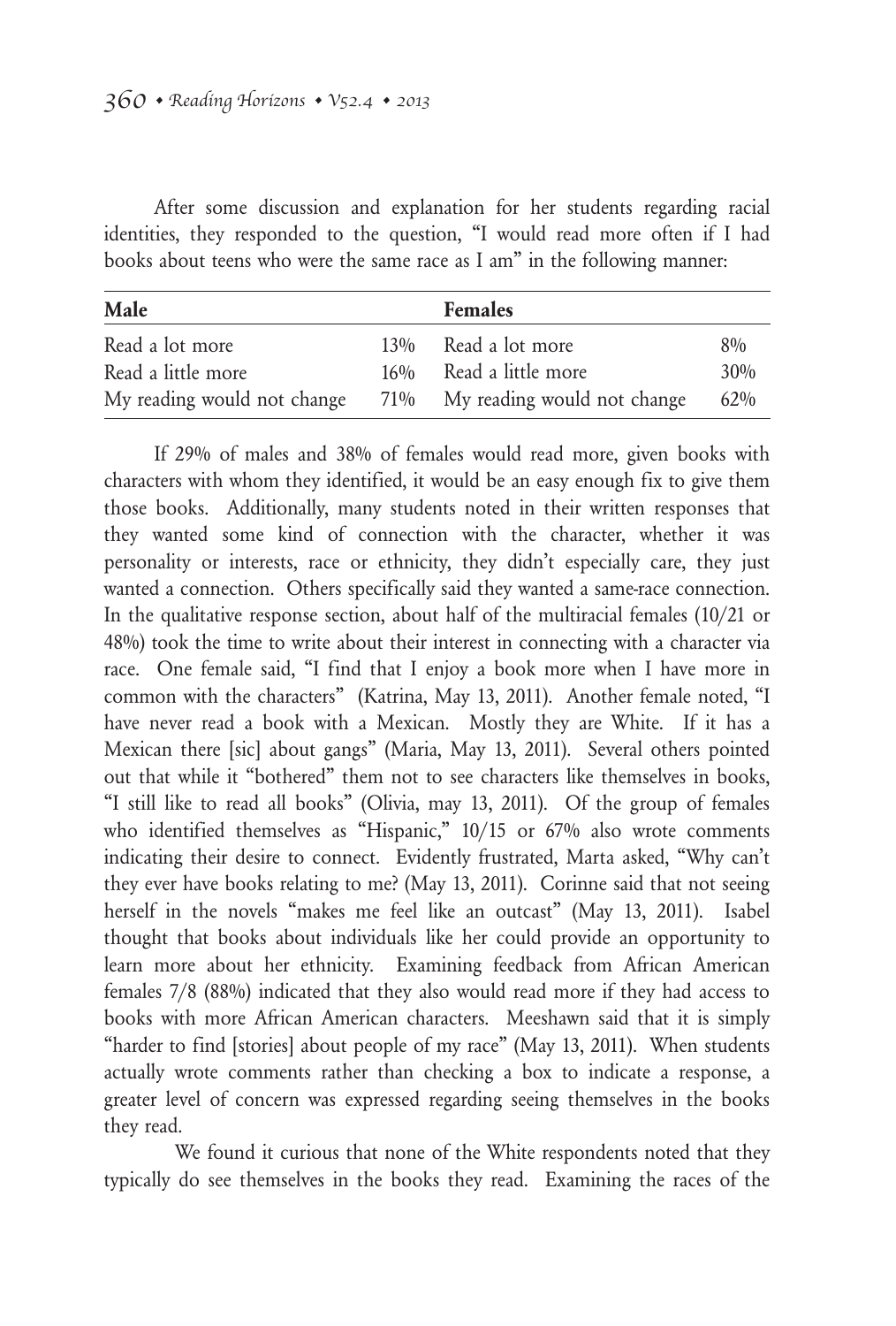protagonists in Newbery books, which are books that have won an award because they are "marked by excellence in [literary] quality," (Association for Library Service to Children, p. 11) and therefore regularly placed in school classrooms and libraries, Nisse (2008), found that 72% of the main characters were White, even though the representation of this racial group in the U.S. population in 2010 was only 63% (Census Bureau). Latinos made up 16.3% of the U.S. population in 2010 (Census Bureau) and 17% of Marisol's eighth grade population, but constituted only 3.7% of protagonists in Newbery books (Nisse, 2008). Indeed this minority group did not see themselves represented in a collection of books considered exemplary for adolescent readers.

Fewer multiracial males seemed concerned about the race of the main characters and even those who were, appeared more indifferent overall. When asked in a constructed response section if they would be more likely to read books with characters of the same ethnicity, their responses were, "kinda, not really" (Oscar, May 13, 2011), "possibly" or "I could maybe relate to it" (Anonymous, May 13, 2011). They were very noncommittal. Several Hispanic males who responded on the objective questions that they would "read a lot more" if books had same race characters, wrote "No" or "IDK" (I don't know) when asked essentially the same question in a constructed response format. However, in the constructed response format, the word "ethnicity" (would you read more books if characters were of the same race or ethnicity as you) was used. Perhaps these eighth grade males were confused by the term ethnicity. Some of the African American males who marked that they would read a lot more in the multiple choice format, left the constructed response questions blank. Once again with White male respondents, as with other male groups, answers were made in an ambiguous fashion: "Probably, maybe not" (Ed, May 13, 2011).

#### **What Do Students Want to Read?**

Specific genre preferences for our group, (our fourth question) chosen from the list of genres provided by Fisher, Brozo, Frey and Ivey (2011) are presented in Tables 4a and 4b.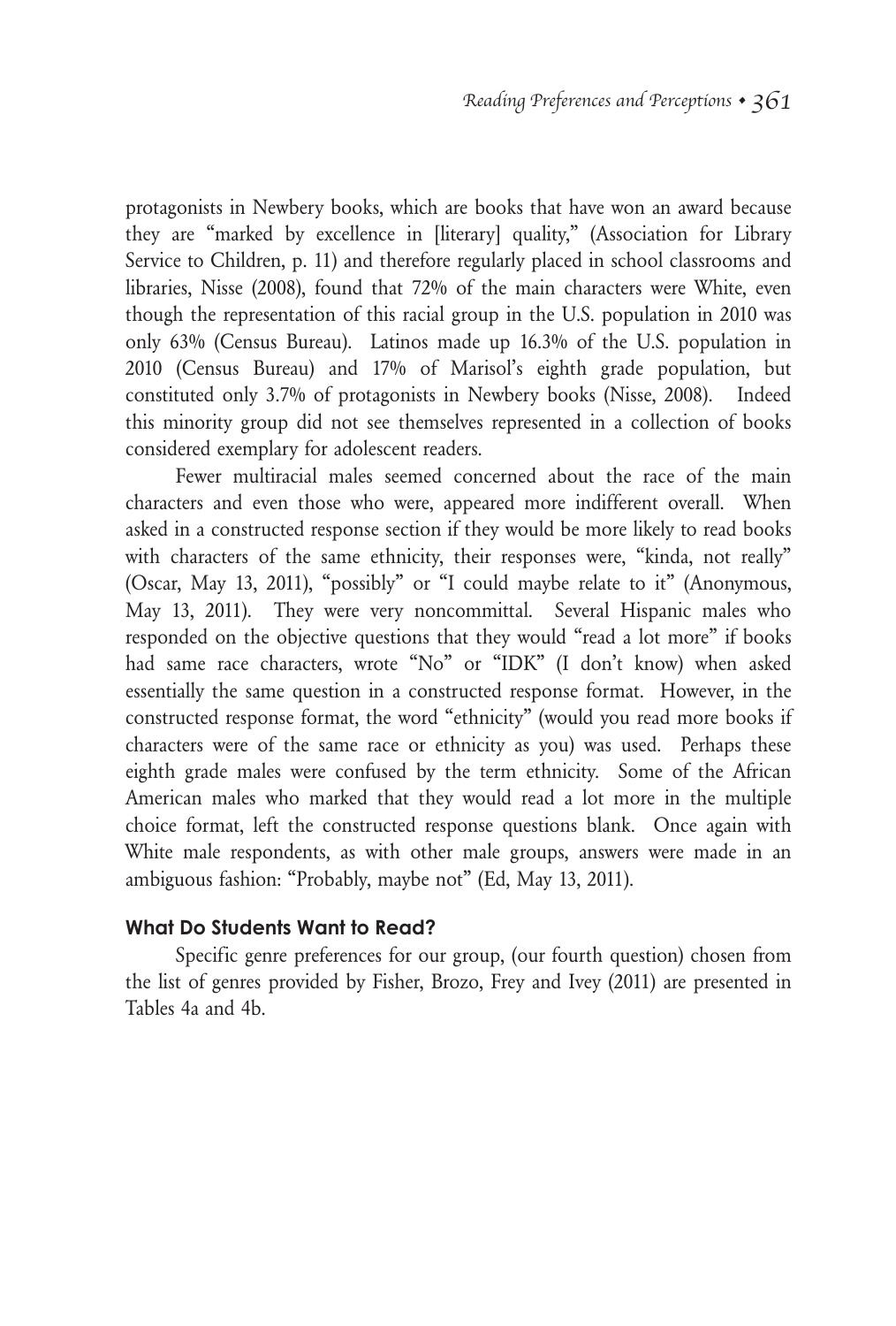| <b>Genres</b>                       | $N=76$ |  |
|-------------------------------------|--------|--|
| Scary books                         | 50     |  |
| <b>Funny Novels</b>                 | 48     |  |
| Fiction novels about people my age  | 44     |  |
| Series books                        | 41     |  |
| Magazines about people              | 39     |  |
| <b>Adventure Novels</b>             | 35     |  |
| Picture Books                       | 29     |  |
| Cartoons, comics, or graphic novels | 28     |  |
| Poetry books                        | 25     |  |
| Books written mostly for adults     | 23     |  |
| Fantasy and science fiction novels  | 22.    |  |
| Historical fiction                  | 18     |  |
| Books or magazines about sports     | 17     |  |
| Books about animals                 | 16     |  |
| Magazines about hobbies             | 13     |  |
| Biographies                         | 10     |  |
| Information books about history     | 6      |  |
| Magazines about cars and trucks     | 6      |  |
| Information books about science     | 3      |  |
| Information books about math        | 3      |  |

Table 4a: Reading Preferences of Eighth Grade Urban Females When Directed to Check the Kind of Material They Like to Read

According to Guild and Hughes-Hassell (2001), "Young adult novels about urban minority teens should represent a realistic picture of life in large urban cities—the limitations of poverty, the impermanence and mal-adaption of family structure…the physical danger associated with violence and drug use, and the isolating effects of geographic segregation within inner city neighborhoods" (p. 373). The females in Marisol's school ranked realistic fiction number three in terms of preferences and the males ranked this genre number eight. Some researchers view these types of novels as providing a safe haven from which teens can observe the interactions of environmental stressors and vicariously make decisions that allow them to negotiate a safe passage through these difficulties and into adulthood. Additionally, appropriate novels, according to Guild & Hughes-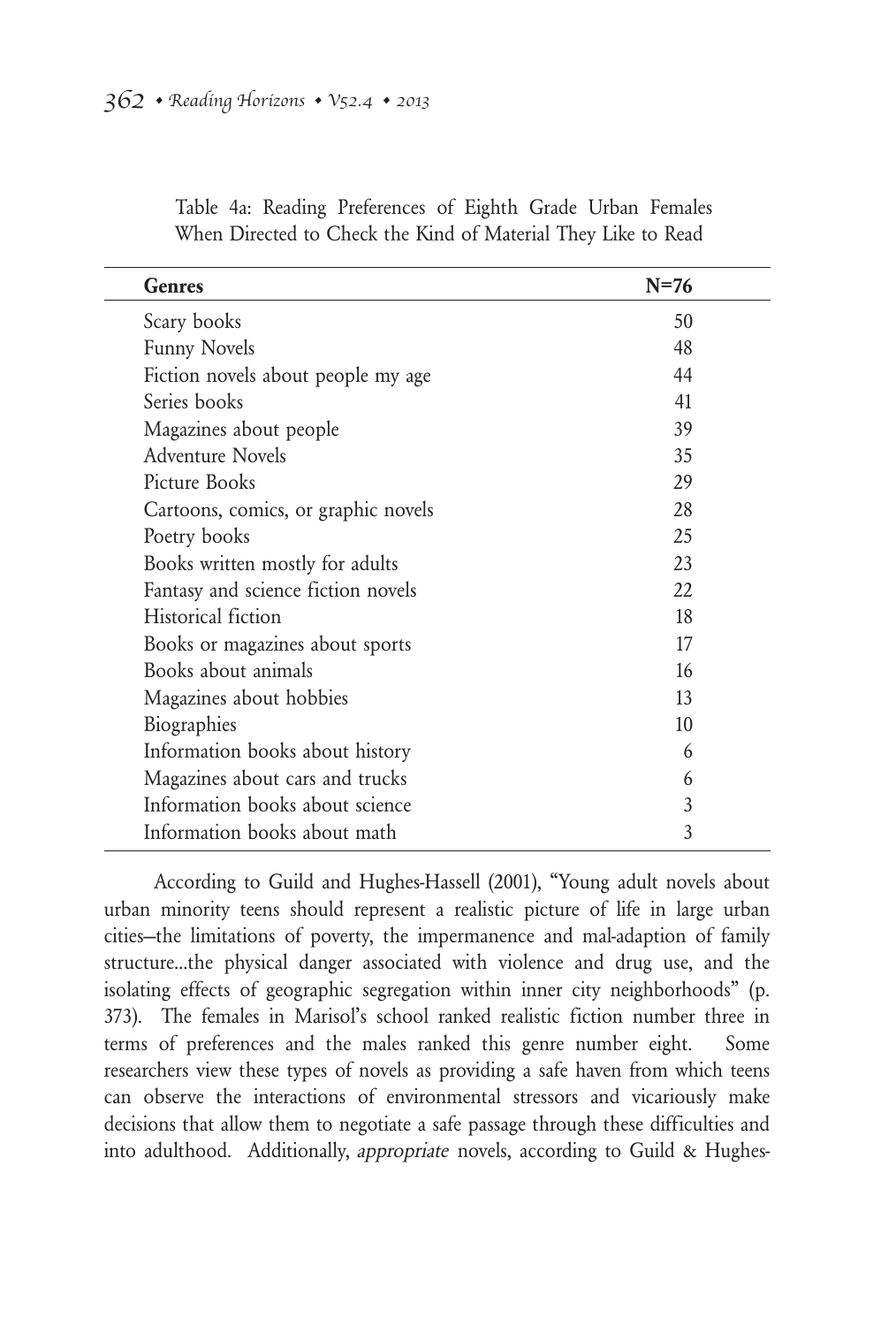| Genres                             | $N=72$         |
|------------------------------------|----------------|
| Cartoons, comics or graphic novels | 46             |
| Funny novels                       | 39             |
| Series books                       | 36             |
| Books or magazines about sports    | 36             |
| Adventure novels                   | 36             |
| Scary books                        | 33             |
| Fantasy and science fiction novels | 32             |
| Fiction novels about people my age | 24             |
| Picture books                      | 22             |
| Historical fiction                 | 22.            |
| Magazines about cars and trucks    | 20             |
| Books about animals                | 19             |
| Information books about history    | 17             |
| Biographies                        | 16             |
| Magazines about hobbies            | 13             |
| Books written mostly for adults    | 11             |
| Magazines about people             | 7              |
| Information books about science    | 7              |
| Poetry books                       | 6              |
| Information books about math       | $\mathfrak{D}$ |

Table 4b: Reading Preferences of Eighth Grade Urban Males When Directed to Check the Kind of Material They Like to Read

Hassel, portray their characters transitioning from their culture of origin to successful participation in the larger culture.

Successful young adult literature for minorities, said Sims Bishop (1982) should validate the significance of the minority individual, "it must give minority youth a vision for a better future and a sense that such a future is attainable" (pp. 361-362). This kind of empowerment, according to Sims Bishop, rarely happens as a result of one book. She believes that there must be a large body of authentic literature available in order to achieve this goal. Unfortunately, based on the content analysis of 4, 255 book reviews completed by Agosto, Hughes-Hassell, and Gilmore-Clough (2003), a large body of realistic fiction with minority protagonists does not exist. According to these authors, while the U.S. Census for 2000 indicated that one third of the population consisted of people of color; only one sixth of the books they analyzed contained even one protagonist of color. If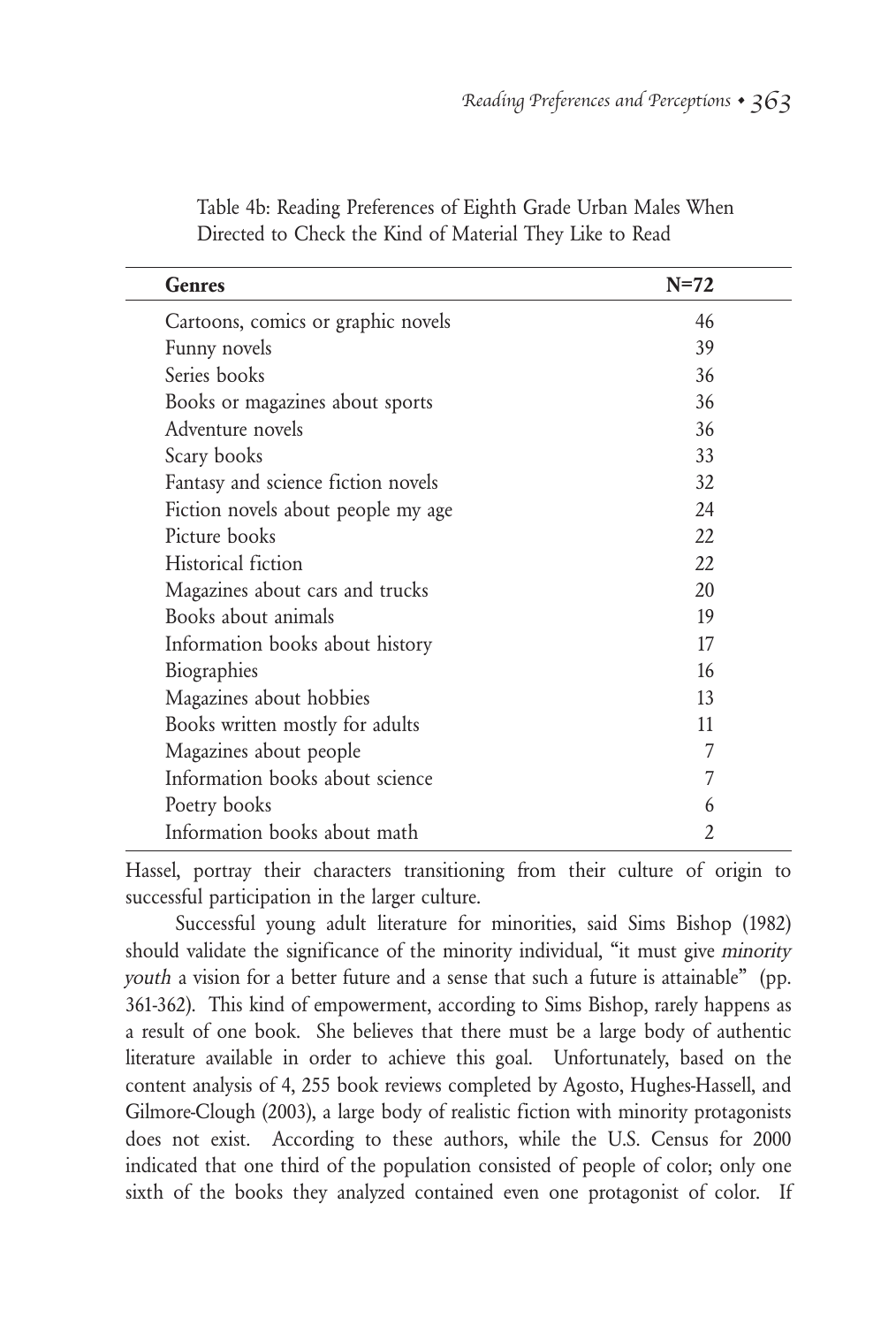young adult literature is to help urban minority youth attain "successful bi-cultural growth," warns Guild and Hughes-Hassell, many more books must be available.

It would seem appropriate for teachers to choose books from various award categories since they have already been vetted and deemed of high quality. While Newbery award books, (those with primarily White protagonists) have been around since 1922, awards for books that focus on specific races are a more recent development. The Correta Scott King Award, for example, which honors African American writers and illustrators, was first issued in 1970. The Americas Award winners are those books that present authentic and engaging portrayals of Latin America, the Caribbean, or Latinos in the U.S. These have been given only since 1993. The Asian/Pacific American Awards for Literature (APAAL) promote Asian/ Pacific American culture and heritage and are given based on literary and artistic merit. Awards are given annually in picture book, children's/young adult, and adult categories. The first sets of APAAL awards were granted in 2001. The most recent category of racially focused awards is the American Indian Youth Services Literature Award, first given in 2006. This book award was created to identify and honor the very best writing and illustrations by and about American Indians. Awards are given in three categories: picture book, middle school, and young adult. Having award books available that celebrate all of these racial identities would allow students to choose books and choice is a factor known to be important to motivate students to read (Guthrie & Humenick, 2004). Choice and the availability of books that students find interesting are components of engagement theory. As Tracey and Morrow (2006) have noted, "engaged readers spend 500% more time reading than disengaged readers" (p. 65). The benefits of time spent reading are profound.

Regarding preferences for in-class reading engagement, we were surprised that 42% of males and 34% of females said that they would like their "teachers to read out loud in my classes" as frequently as "every day" and "almost every day."

#### **Concluding Thoughts**

In order to encourage a group of 148 eighth graders to read more, the authors asked questions about their perceived reading strength, the importance they placed on reading, and the role of race and genre related to their book choice. On the basis of subscale scores from the "Adolescent Motivation to Read Profile Reading Survey" (Pitcher, et al., 2007), students as a whole placed low value on reading. However, these low scores may be due to the nature of the specific questions asked in this subcategory (e.g., reading being "fun," a library being a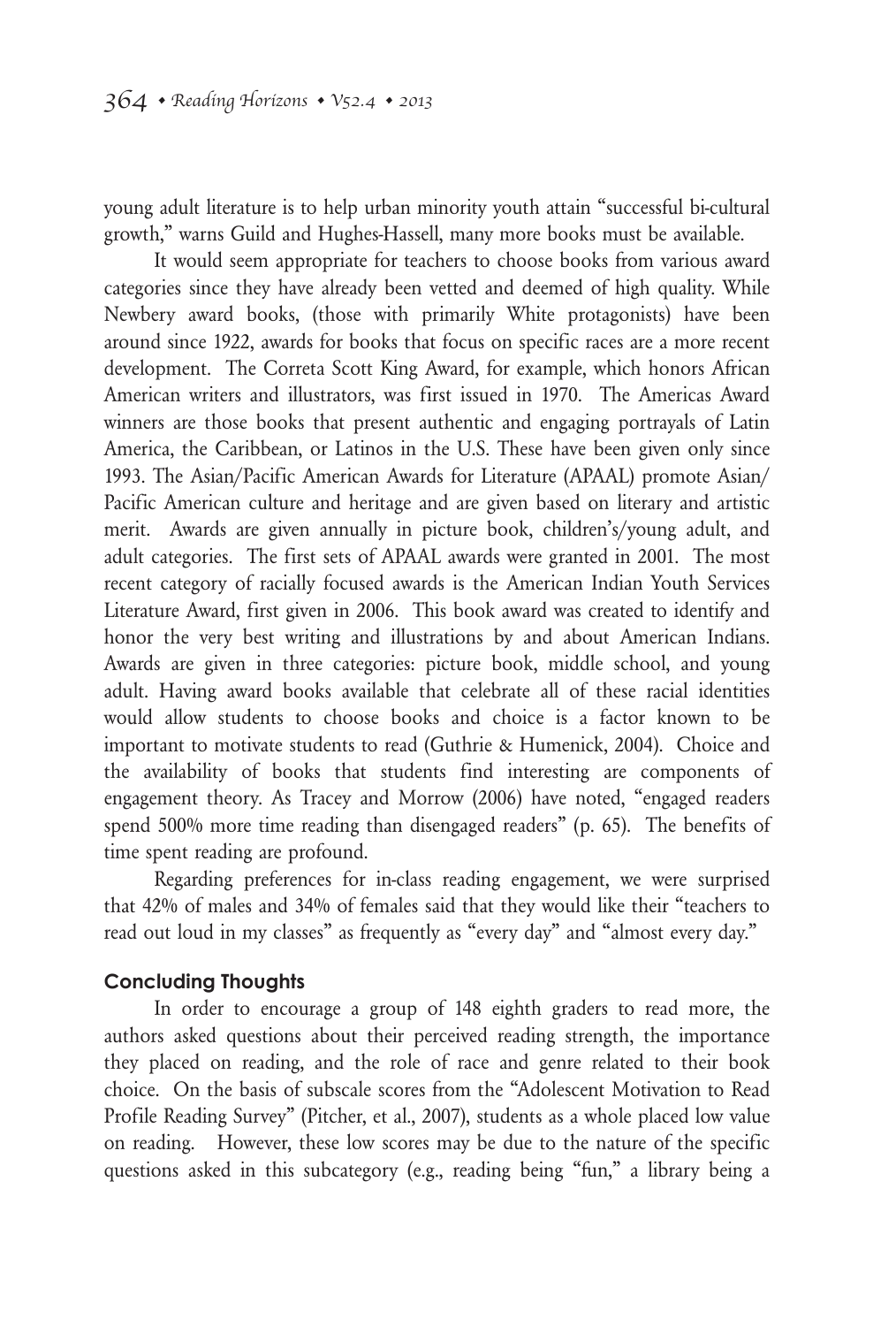"great place to spend time," etc.). When simply asked about the importance of reading, almost all students indicated that "Knowing how to read well" was "important" or "very important." As a group, females indicated a slightly higher value for reading, but males, overall, possessed better self-concepts as readers. This did not hold true for the Hispanic subgroup where Hispanic males reported the lowest overall average self-concept or perceived reading strength. Both Hispanic males and females reported valuing reading less than other subgroups. We were concerned about this and wondered why it might be the case?

According to Schneider, Martinez and Owens (2006) multiple barriers exist for Hispanics in their efforts to educate themselves in the United States. Barriers such as parents' lack of knowledge about the educational system, their own limited education, poor relationships with teachers, inadequate school resources, or a family's immigrant background all may serve to undermine academic success. This lack of academic success then manifests itself in "Hispanics having the lowest rates of high school and college degree attainment" (p. 179). The trajectory toward educational attainment begins at home during a child's early years. Parent-child interactions, use of rich language, and book reading are instrumental in a child's later school success (e.g., Padak & Rasinski, 2007). Unfortunately, however, "Hispanic children age 3 to 5 are less likely to be read to" (Schneider, Martinez & Owens, 2006, p. 181), visit a library, or hear a story, than non-Hispanic children. As a matter of fact, according to Schneider, et al., Hispanic families at all income levels except the highest, "are less likely than other groups to participate in literacy activities" (p. 182). Getting one's child to the library or enrolled in preschool takes logistical, organizational and literacy skills on the part of any parent. Given parents who have not completed high school, do not speak English in the home, or have very limited income, it is easy to see why these literacy activities may not occur for some segments of our population.

Another school-related problem for Hispanic children may be teacher perceptions. Reardon and Galindo (cited in Schneider, et al., 2006) "found that Hispanic students entering kindergarten were rated lower than white students by their teachers, regardless of their academic ability" (p. 191). Unfortunately, these lowered expectations are realized in both fourth and eighth-grade National Assessment of Educational Progress (NAEP) scores, where Hispanic students have tended to score almost 30 points lower than non-Hispanic whites over a period of two decades (U.S. Department of Education, 2003). Poor relationships between minority teens and their teachers in general (see Rosenbloom & Way, 2004) and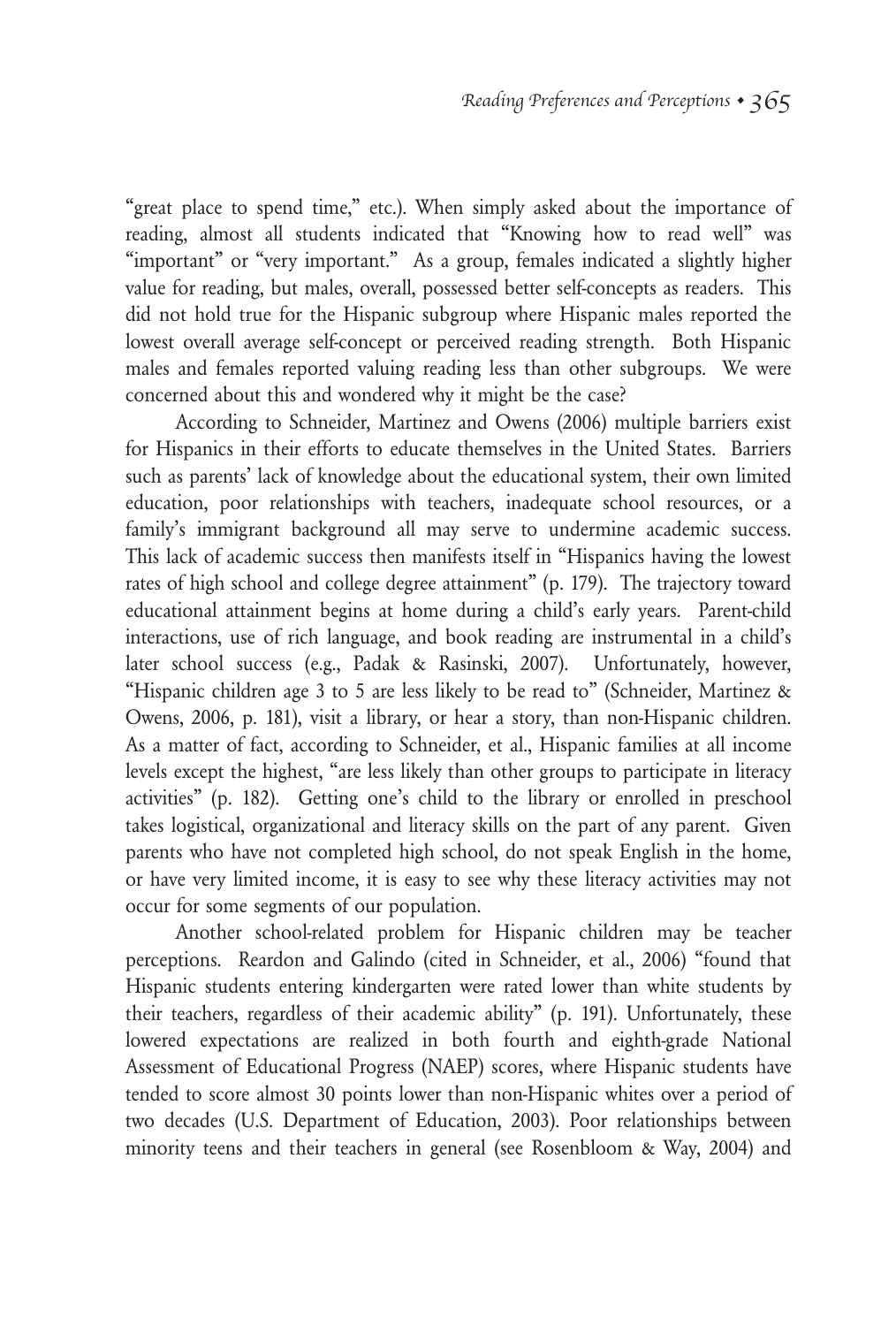Mexican-American teens and their teachers in particular appear to persist (Martinez, 2003).

While the above factors are complex and deep rooted, perhaps at least one small step could be taken by providing students access to books with cultural environments and main characters with whom they relate. As more than one-third of participants in this study told us, "I would read more often if I had books about teens who were the same race as I am" (adapted AMRP survey). Steps toward engagement are significant because, as Guthrie (2004) pointed out, "engaged reading can overcome traditional barriers to reading achievement, including gender, parental education, and income" (p. 5). For Hispanic students in particular, this may be critical.

Award books for students from many racial and cultural backgrounds are available, although the recency of specialized minority book awards seems to make them less known and less common on school shelves. This may be a critical oversight because according to findings from the 2009 Program for International Students Assessment (PISA) in the areas of engagement and achievement, "In virtually all 65 participating countries students who enjoy reading the most perform significantly better than students who enjoy reading the least" (Brozo & Shiel, 2012, p. 14). One factor in literary engagement that teachers can directly influence is the availability of a variety of quality books. Such books for Hispanic students may include The Dreamer, for grades 4 and up, by Pam Munoz Ryan or Return to Sender, by Julia Alvarez, grades 5-9, winners of the 2011 and 2010 Americas Award respectively. For younger Hispanic children, Clemente, by Willie Perdomo, grades K-3 and What Can You Do with a Paleta?/Que Puedes Hacer Con Una Paleta? for PreK-3 by Carmen Tafolla were also 2011 and 2010 Americas Award winners. Award books for African American students are Kadir Nelson's Heart and Soul: The Story of America and African Americans or illustrator Shane W. Evans' Underground: Finding the Light to Freedom, winners of the 2012 Coretta Scott King Book Award. The most recent American Indian Youth Literature Award winners include The Christmas Coat: Memories of My Sioux Childhood, by Virginia Driving Hawk Sneve (2011) in the picture book category; Free Throw and Triple Threat, both written by Jaqueline Guest, winners in the 2011 middle school category; and My Life In An Indian Boarding School, by Adam Fortunate Eagle (2010), winner in the young adult category. In the AsianPacific American awards for Literature (APALA) category, the picture book winner for 2010 was Yasmin's Hammer by Ann Malaspina; the Children's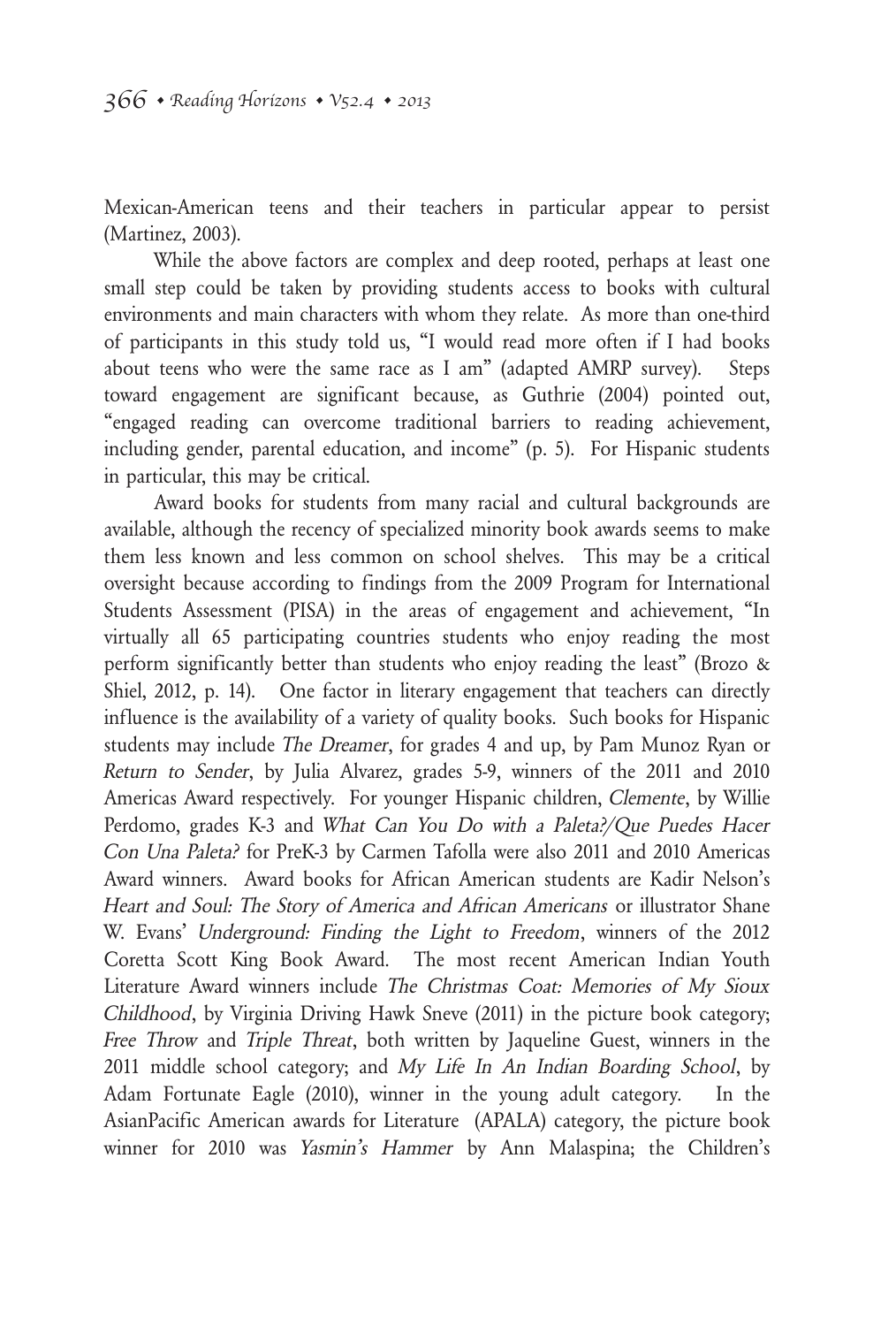Literature winner was Heart of a Samurai, by Margi Preus (2010); and the Young Adult Literature winner, Shooting Kabul, by N.H. Senzai (2010).

The scary, funny, graphic novels, sports, and adventure books also noted as preferences by students in this and other studies (e.g., Ivey & Broaddus, 2001; Worthy, Moorman & Turner, 1999) need to be vetted and made available. Given the repercussions of a lack of engagement by teens, and especially Hispanic youth, it appears to be essential to have materials these students want to read and find relevant to their lives. Perhaps they would then value reading more and ultimately improve their reading and self-concepts for reading. As educators, we must start somewhere.

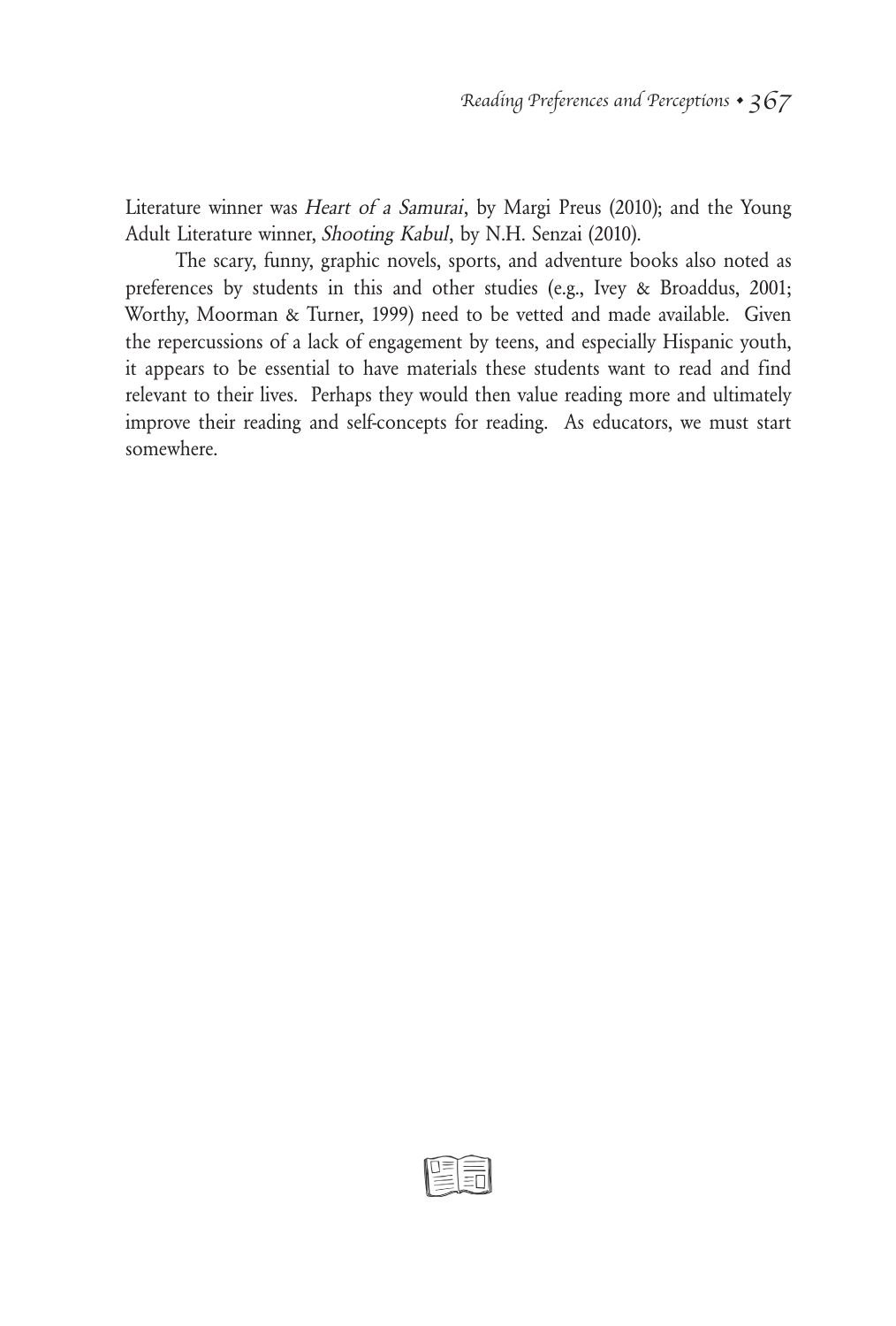#### **References**

- Agosto, D., Hughes-Hassell, S., & Gilmore-Clough. (2003). The all-white world of middle-school genre fiction: Surveying the field for multicultural protagonists. Children's Literature in Education, 34(4), 257-274.
- Association for Library Service to Children (2009). John Newbery award selection committee manual. Retrieved from http://www.ala.org/ala/mgrps/divs/alsc/awardsgrants/bookmedia/ newberymedal
- Brozo, W. G. & shiel, G. (2012). Learning from PISA 2009: practice and policy implications for adolescent literacy. Paper presented at the International Reading Association Annual convention, Chicago, May 1, 2012.
- Fisher, D., Brozo, W., Frey, N., & Ivey, G. (2011). 50 instructional routines to develop content literacy (2nd ed. , pp. 43-45). Boston: Pearson.
- Guild, S. & Hughes-Hassell, S. (2001). The urban minority young adult as audience: Does young adult literature pass the reality test? New Advocate, 14(4), 361-377.
- Guthrie, J.T. (2004). Teaching for literacy engagement. Journal of Literacy Research, 36(1), 1-29.
- Guthrie, J.T. & Humencik, N.M. (2004). Motivating students to read. In P. McCardle & V. Chhabra (Eds.), The voice of evidence in reading research (pp. 329-354). Baltimore: Paul H. Brookes.
- Ivey, G. & Broaddus, K. (2001). "Just plain reading": A survey of what makes students want to read in middle school classrooms. Reading Research Quarterly, 36(4), 350-377.
- Martinez, S. (2003). Explaining patterns of disengagement of Mexican Americans in high school. University of Chicago. (Doctoral dissertation). Retrieved from Dissertation Abstracts online, May 18, 2012. ProQuest document ID: 1221726521.
- Nisse, A. (2008). Do you see what I see?: Portrayals of diversity in Newbery children's literature. Brigham Young University. (Masters thesis). WorldCat, OCLC: 504888975.
- Padak, N. & Rasinski, T. (2007). Is being wild about Harry enough? Encouraging independent reading at home. The Reading Teacher, 61(4), 350-353.
- Perlman, M., Kankesan, T., & Zhang, J. (2010). Early Childhood Development and Care, 180(6), 753-766.
- Pitcher, S., Albright, L. DeLaney, C., Walker, N., Seunarinesingh, K. Mogge, S., Headley, K., Ridgeway, V. Peck, S., Hunt, R. & Dunston, P. (2007). Assessing adolescents' motivation to read. Journal of Adolescent and Adult Literacy, 50(5), 378-396.
- Reardon, S. & Galindo, C. (2003). Hispanic children and the initial transition to schooling: Evidence from the Early Childhood Longitudinal Study. Presentation to the National Academies/ National Research Council, Panel on Hispanics in the United States.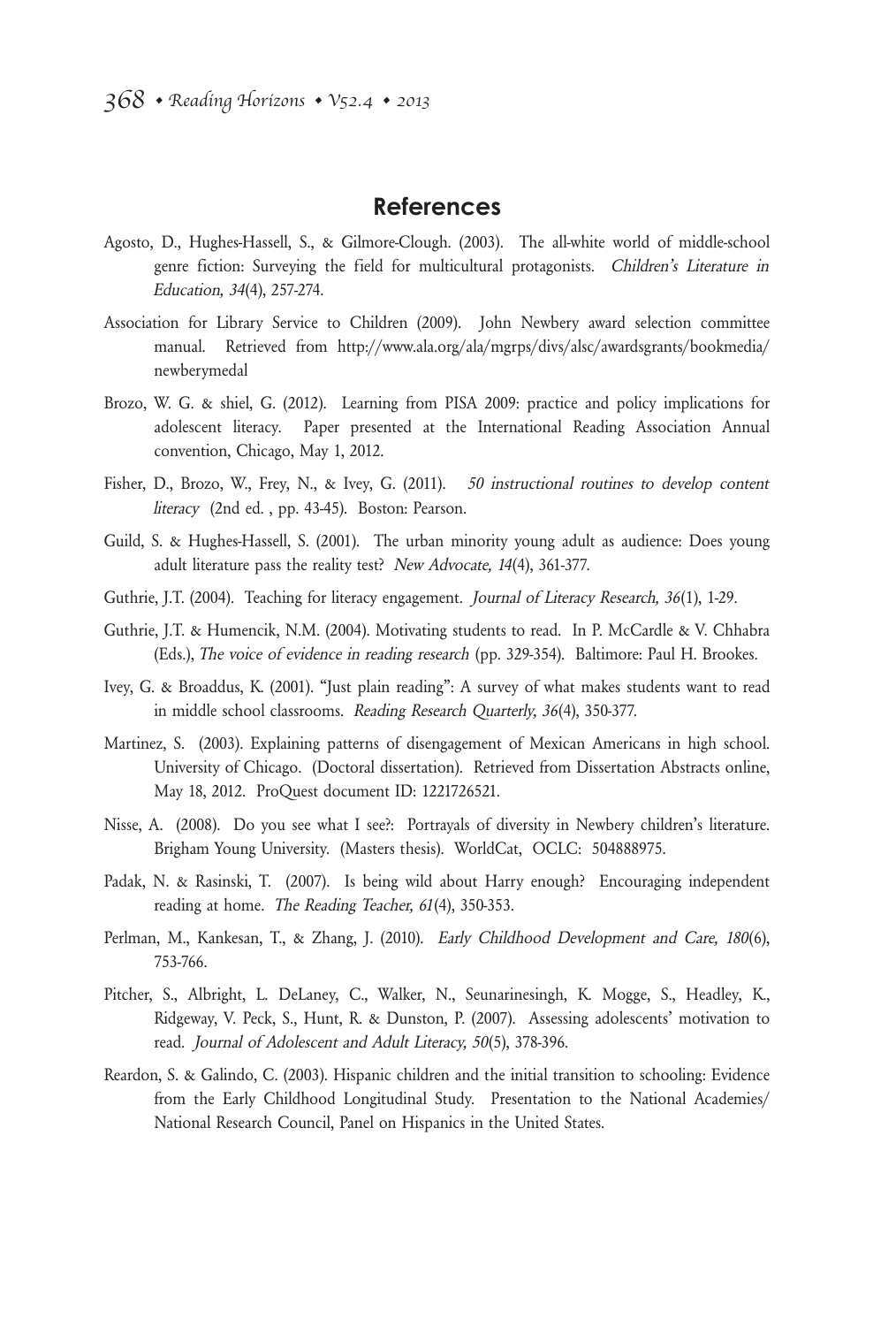- Rosenbloom, S.R. & Way, N. (2004). Experiences of discrimination among African American, Asian American, and Latino adolescents in an urban high school. Youth and Society, 35(4), 420-451.
- Schneider, B., Martinez, S. & Ownes, A. (2006). Barriers to educational opportunities for Hispanics in the United States. In M. Tienda & F. Mitchell (Eds.) Hispanics and the future of America. (pp. 179-227). Washington, D.C.: The National Academies Press.
- Sims Bishop, R. (1982). Shadow and substance: Afro-American experience in contemporary children's fiction. Urbana, IL: National Council of Teachers of English.
- Tracey, D.H. & Morrow, L.M. (2006). Lenses on reading: An introduction to theories and models. New York: The Guilford Press.
- U.S. Census Bureau quick facts (2010). Retrieved June 19, 2011 from http://quickfacts.census.gov/ qfd/states00000.html
- U.S. Department of Education, National Center for Education Statistics. National Household Education Survey. Washington, D.C: Author; 1999. (Parent Interview Component), publicuse data.
- U.S. Department of Education, National Center for Education Statistics. Status and trends in the education of Hispanics. Washington, DC: Author, 2003. (NCES 2003-005).
- Worthy, J. Moorman, M. & Turner, M. (1999). What Johnny likes to read is hard to find in school. Reading Research quarterly, 34(1), 12-27.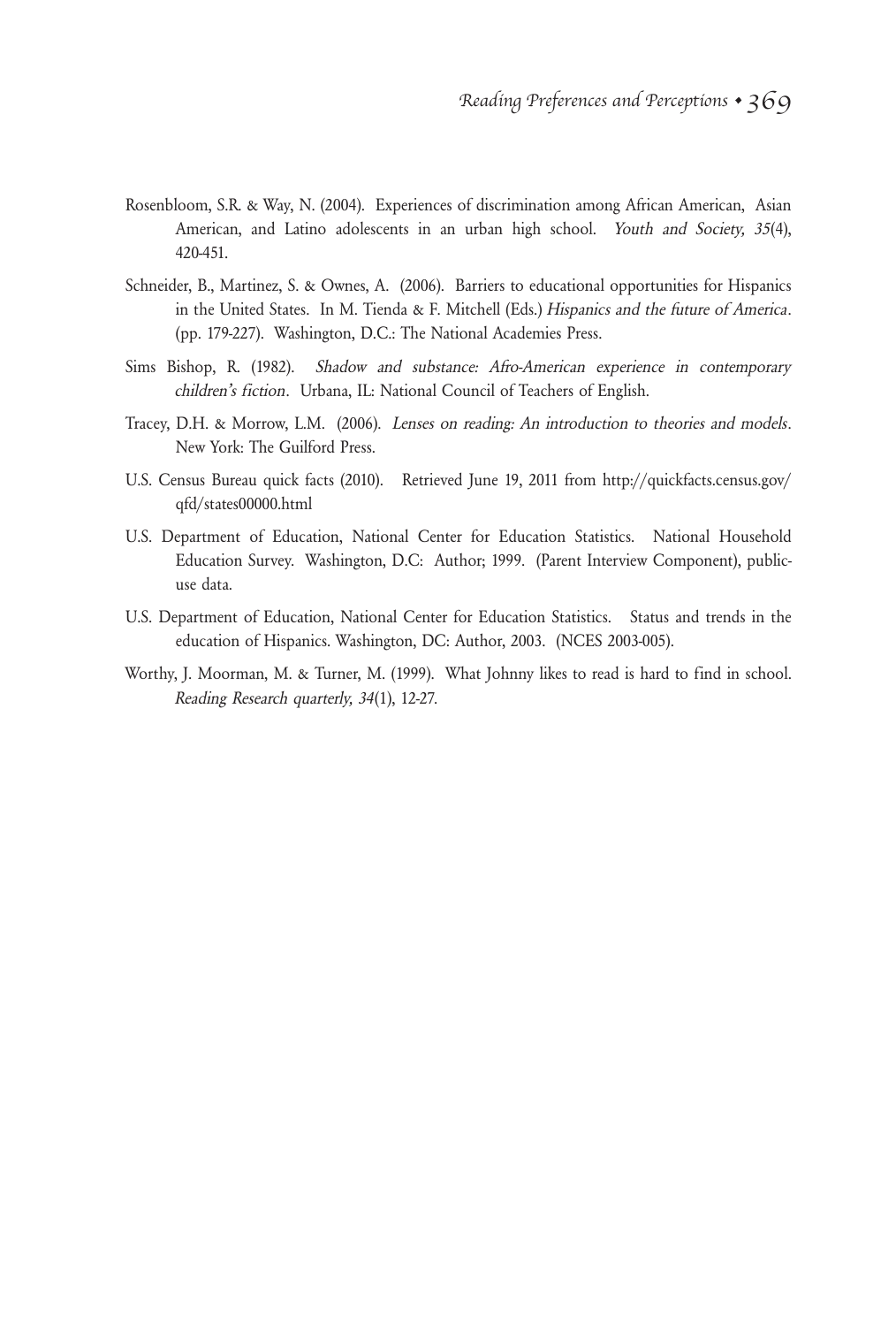### **Minority Book Awards**

#### **Americas Award, Hispanic:**

- Alvarez, J. (2009). Return to Sender. New York: Alfred A. Knopf
- Perdomo, W. (2010). Clemente! New York: Henry Holt & Co.
- Ryan, P.M. (2010). The Dreamer. New York: Scholastic Press.
- Tafolla, C. (2009). What Can You Do With a Paleta?/Que Puedes Hacer Con Una Paleta? Berkeley, California: Tricycle Press.

#### **Coretta Scott King Book Award, African American:**

Evans, S. W. (2011). Underground: Finding the Light to Freedom. New York: Roaring Brook Press.

Nelson, K. (2011). Heart and Soul: The Story of America and African Americans. New York: Balzer & Bray.

#### **American Indian Youth Literature Award, Native American**

- Eagle, A. F. (2010). Pipestone: My Life in an Indian Boarding School. Norman: University of Oklahoma Press.
- Guest, J. (2011). Free Throw. Toronto: J. Lorimer.
- Guest, J. (2011). Triple Threat. Toronto: J. Lorimer.
- Sneve, V. D H. (2011). The Christmas Coat: Memories of My Sioux Childhood. New York: Holiday House.

#### **Asian Pacific American Awards, Asian American**

Malaspina, A. (2010). Yasmin's Hammer. New York: Lee & Low Books.

Preus, M. (2010). Heart of a Samurai. New York: Amulet Books.

Senzai, N.H. (2010). Shooting Kabul. New York: Simon & Schuster.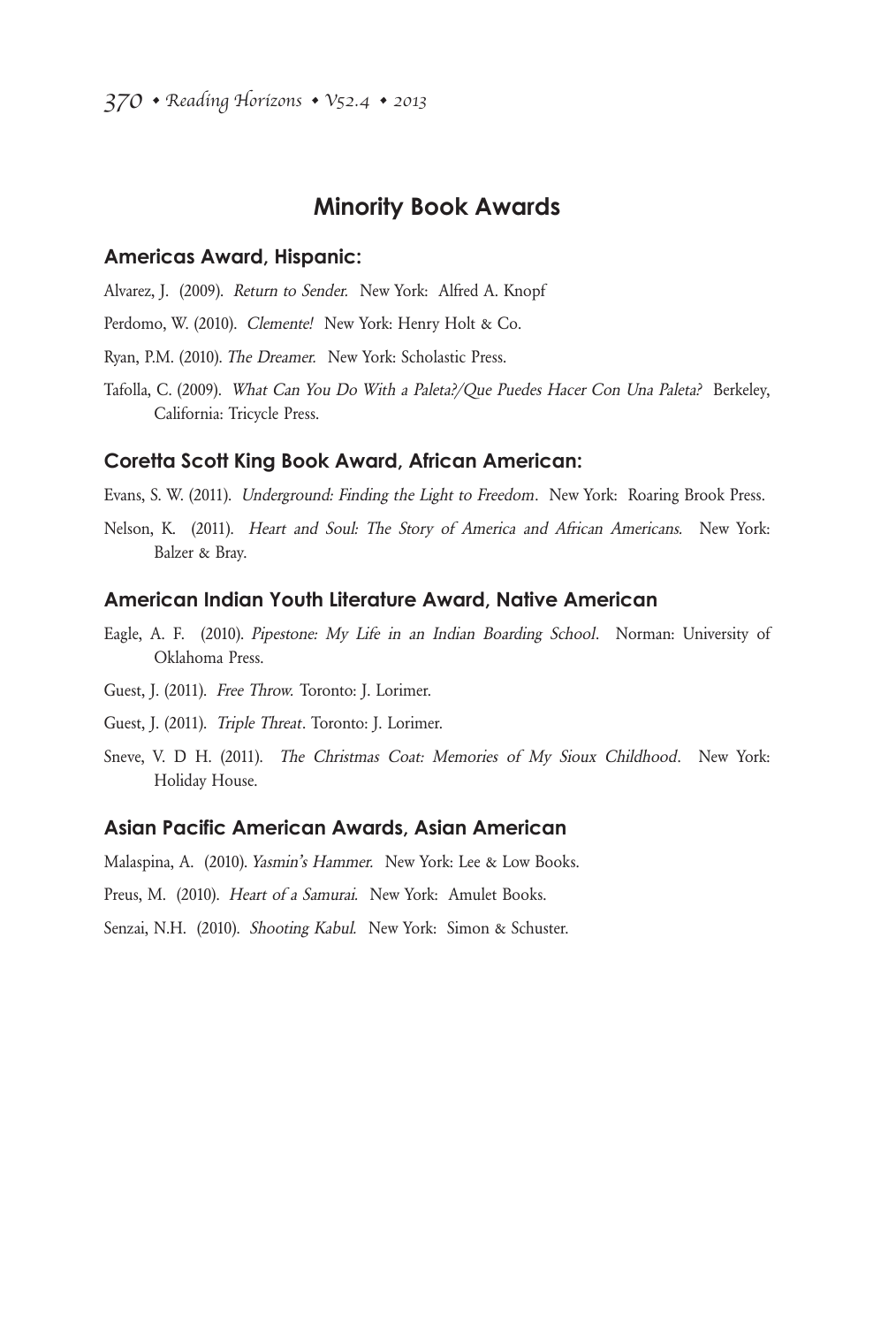# **Appendix A**

## **Adolescent Motivation to Read Profile Reading Survey**

Name:

Date:

| Sample 1. I am in: ________<br>Sixth grade<br>Eighth grade<br>Tenth grade<br>Twelfth grade                                                             | Seventh grade<br>Ninth grade<br>Eleventh grade         |
|--------------------------------------------------------------------------------------------------------------------------------------------------------|--------------------------------------------------------|
| Sample 2. I am a ________<br>Male                                                                                                                      | Female                                                 |
| Sample 3. My race/ethnicity is __________<br>African-American Asian/Asian American<br>Caucasian<br>Other: Please Specify _____________.                | Hispanic<br>Native American Multi-racial/Multi-ethnic  |
| 1. My friends think I am _____________<br>A very good reader a good reader<br>an OK reader                                                             | a poor reader                                          |
| 2. Reading a book is something I like to do.<br>Never<br>Sometimes                                                                                     | Not very often<br>Often                                |
| 3. I read ____________<br>not as well as my friends<br>about the same as my friends<br>a little better than my friends<br>a lot better than my friends |                                                        |
| 4. My best friends think reading is ____________<br>really fun<br>OK to do                                                                             | fun<br>no fun at all                                   |
| almost always figure it out<br>sometimes figure it out<br>almost never figure it out<br>never figure it out                                            | 5. When I come to a word I don't know, I can _________ |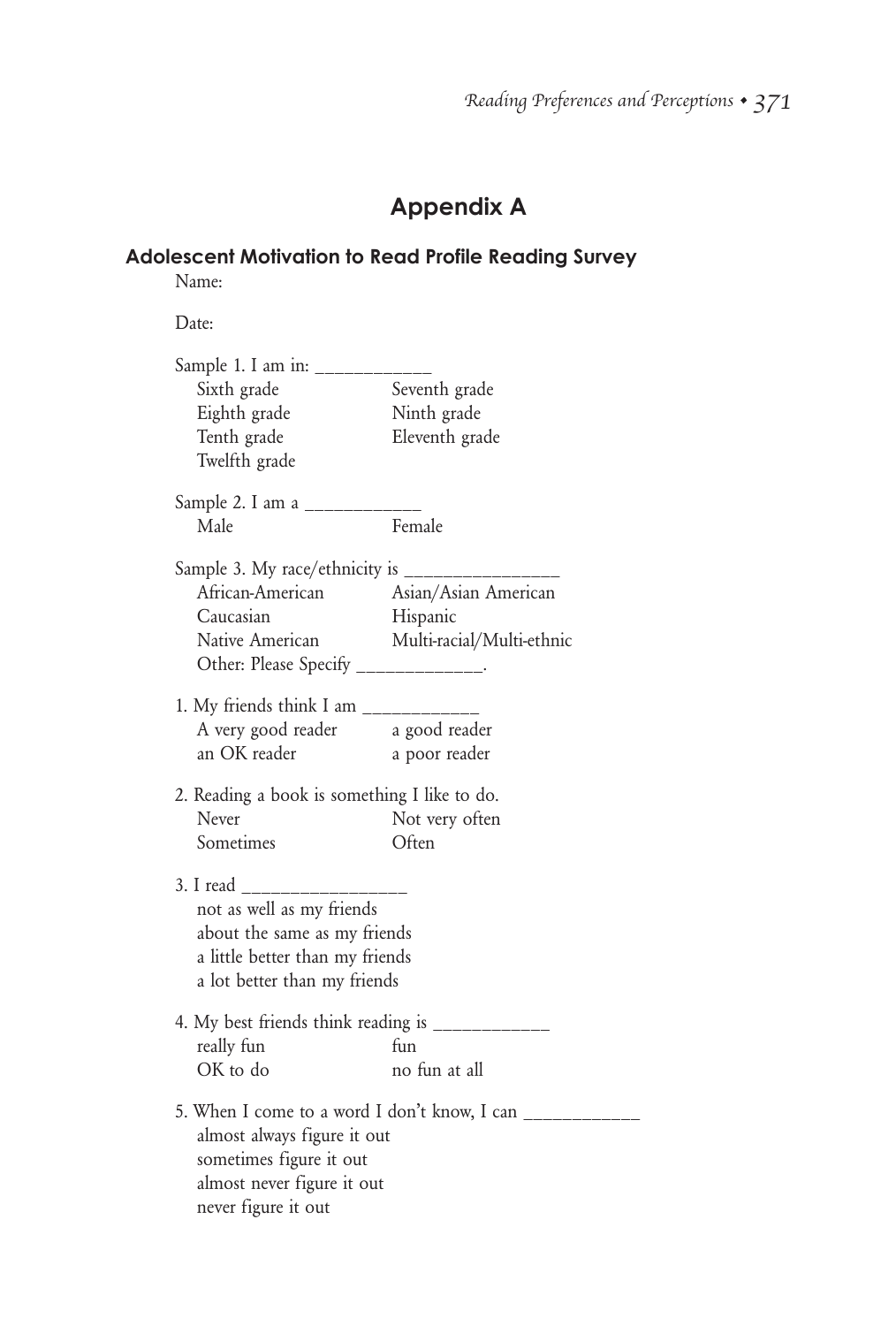| 6. I tell my friends about good books I read<br>I never do this<br>I almost never do this<br>I do this some of the time<br>I do this a lot                |                                                                        |  |
|-----------------------------------------------------------------------------------------------------------------------------------------------------------|------------------------------------------------------------------------|--|
| Almost everything I read<br>Some of what I read<br>Almost none of what I read<br>None of what I read                                                      | 7. When I am reading by myself, I understand __________                |  |
| 8. People who read a lot are ________                                                                                                                     |                                                                        |  |
| very interesting                                                                                                                                          | interesting                                                            |  |
| not very interesting boring                                                                                                                               |                                                                        |  |
|                                                                                                                                                           |                                                                        |  |
| a poor reader                                                                                                                                             | an OK reader                                                           |  |
| a good reader                                                                                                                                             | a very good reader                                                     |  |
|                                                                                                                                                           |                                                                        |  |
| 10. I think libraries are _____<br>a great place to spend time                                                                                            |                                                                        |  |
| an interesting place to spend time                                                                                                                        |                                                                        |  |
| an OK place to spend time<br>a boring place to spend time                                                                                                 |                                                                        |  |
|                                                                                                                                                           |                                                                        |  |
|                                                                                                                                                           | 11. I worry about what other kinds think about my reading ________     |  |
| every day                                                                                                                                                 | almost every day                                                       |  |
| once in a while                                                                                                                                           | never                                                                  |  |
| 12. Knowing how to read well is ____________                                                                                                              |                                                                        |  |
| not very important sort of important                                                                                                                      |                                                                        |  |
| important                                                                                                                                                 | very important                                                         |  |
| can never think of an answer<br>have trouble thinking of an answer<br>sometimes think of an answer<br>always think of answer                              | 13. When my teacher asks me a question about what I have read, I _____ |  |
| 14. I think reading is $\frac{1}{1}$<br>a boring way to spend time<br>an OK way to spend time<br>an interesting way to spend time<br>a great way to spend |                                                                        |  |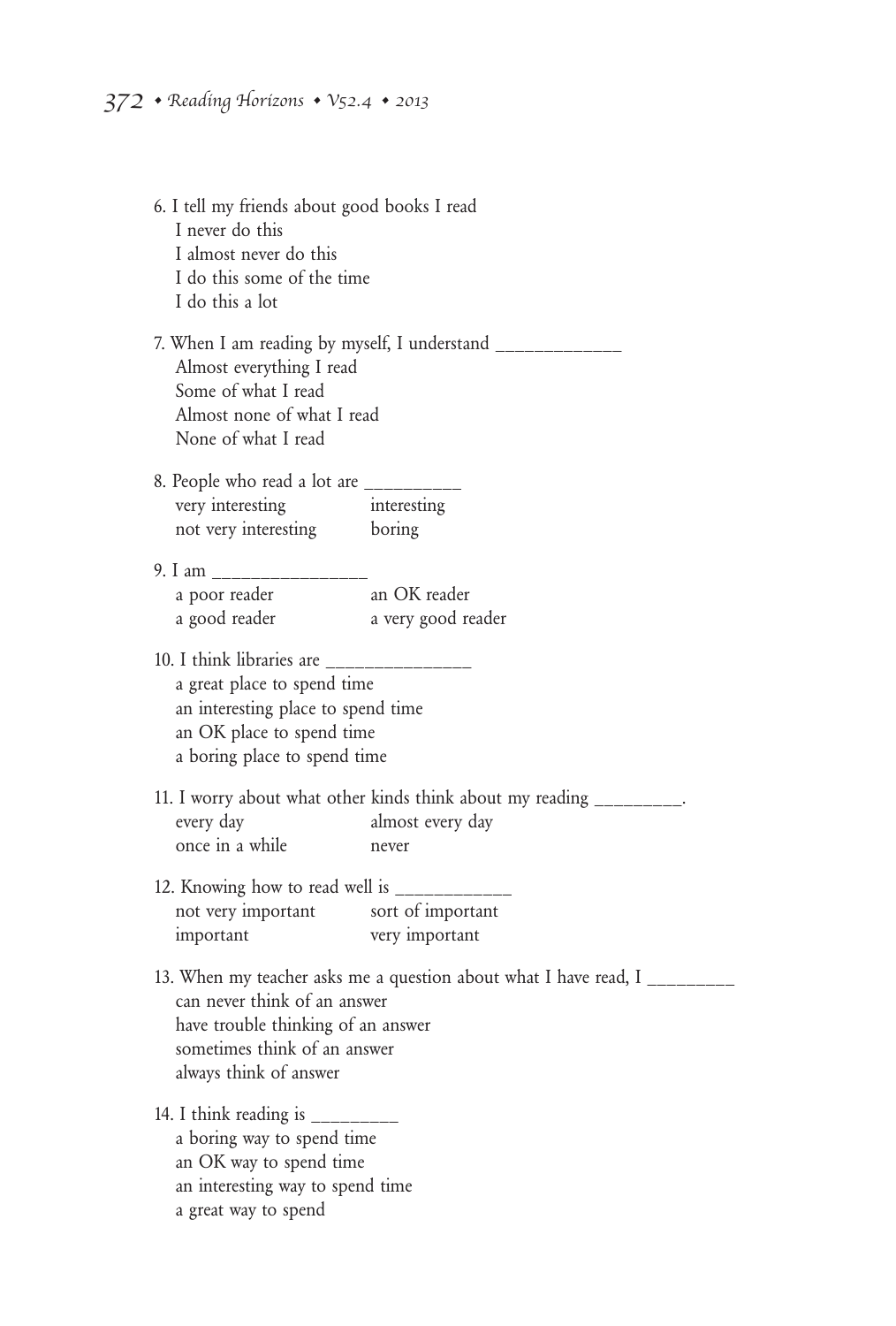| 15. Reading is ___________<br>very easy for me<br>kind of hard for me                                                                                  | kind of easy for me<br>very hard for me                                                                                                                                                                                                          |
|--------------------------------------------------------------------------------------------------------------------------------------------------------|--------------------------------------------------------------------------------------------------------------------------------------------------------------------------------------------------------------------------------------------------|
| 16. As an adult, I will spend __________<br>none of my time reading<br>very little time reading<br>some of my time reading<br>a lot of my time reading |                                                                                                                                                                                                                                                  |
| almost never talk about my ideas<br>sometimes talk about my ideas<br>almost always talk about my ideas<br>always talk about my ideas                   | 17. When I am in a group talking about what we are reading, I _______                                                                                                                                                                            |
| every day<br>once in a while                                                                                                                           | 18. I would like for my teachers to read out loud in my classes _________<br>almost every day<br>never                                                                                                                                           |
| 19. When I read out loud I am a __________<br>poor reader<br>good reader                                                                               | OK reader<br>very good reader                                                                                                                                                                                                                    |
| very happy<br>sort of unhappy                                                                                                                          | 20. When someone gives me a book for a present, I feel ____________<br>sort of happy<br>unhappy                                                                                                                                                  |
| Adolescent and Adult Literacy, 50(5), 378-396.                                                                                                         | Reprinted from Pitcher, S.M., Albright, L.K., DeLaney, C.J., Walker, N.T.,<br>Seunarinesingh, K., Mogge, S., Headley, K.N., Ridgeway, V.G., Peck, S., Hunt, R.,<br>& Dunston, P.J. (2007). Assessing adolescents' motivation to read. Journal of |
| Teacher Added:<br>I am<br>read a lot more<br>read a little more                                                                                        | 21. I would read more often if I have books about teens who were the same race as                                                                                                                                                                |

my reading would not change